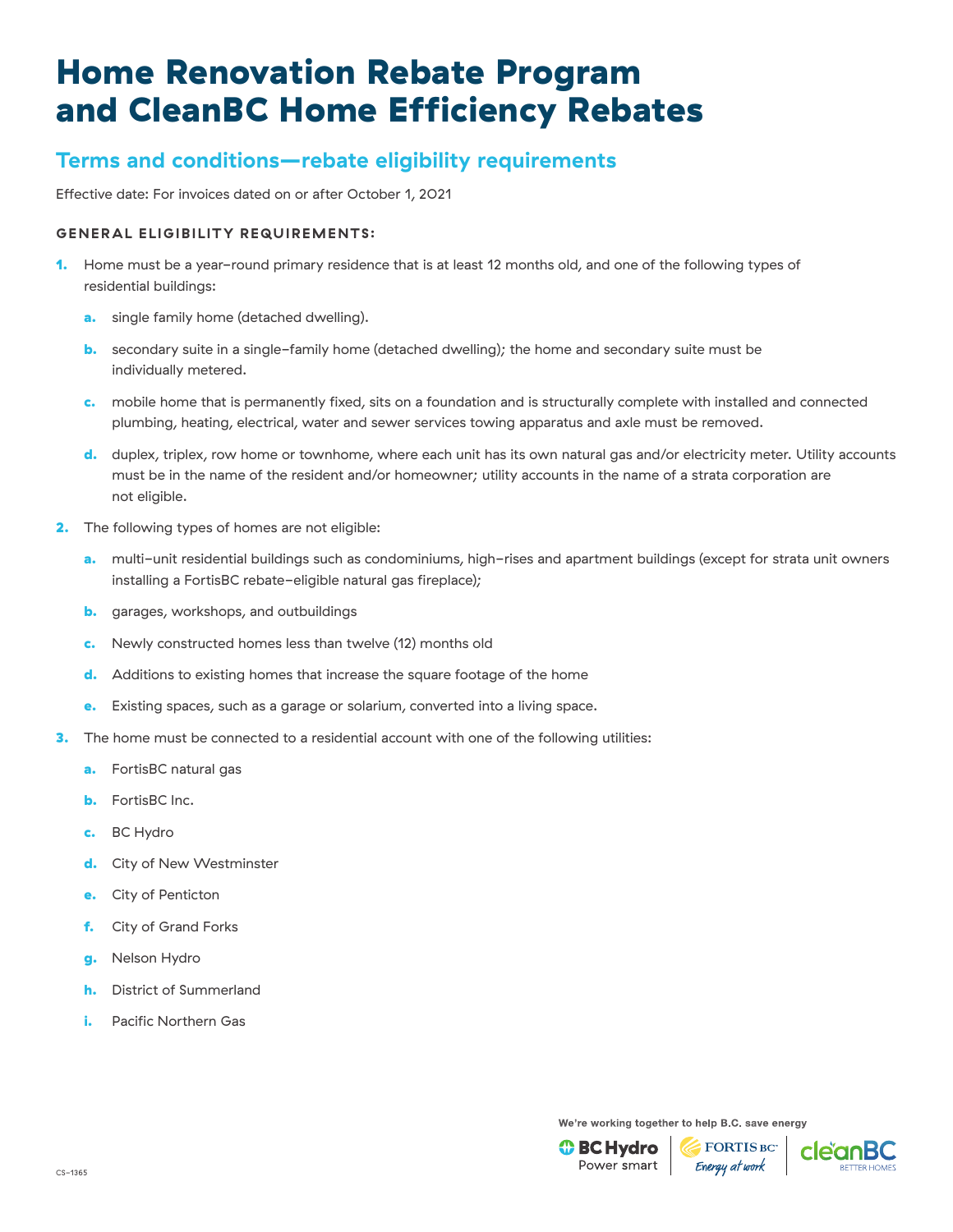- 4. The home must be primarily heated by one of the following (a primary heating system must have the capacity to heat a minimum of 50% of the home for the entire heating season to 21°C):
	- a. natural gas, propane or oil (a fireplace is not considered a primary heating system).
	- b. electricity (hard-wired electric heating systems such as electric baseboards, radiant ceilings, radiant floors, forced-air furnace/boiler, or heat pump).
		- i. BC Hydro customers whose primary heating type is electricity (electric baseboard, furnace, boiler or heat pump) must meet a minimum electricity consumption to be eligible for rebates. BC Hydro program eligibility can be checked at **[bchydro.com/homerebates](http://www.bchydro.com/homerebates)**.
	- homes primarily heated by wood or other solid fuels are only eligible for the following rebates:
		- i. air source heat pump (convert from wood)
		- ii. natural gas fireplace
		- iii. natural gas water heater or heat pump water heater
		- iv. pre-upgrade EnerGuide Home Evaluation
		- **v.** post-upgrade EnerGuide Home Evaluation
		- vi. Two Upgrade Bonus
	- d. homes primarily heated by natural gas supplied by Pacific Northern Gas Ltd. are only eligible for the following rebates:
		- i. insulation
		- ii. windows and doors
		- iii. air source heat pump (convert from fossil fuel)
		- iv. air source heat pump with fossil fuel back up (dual fuel system)
		- **v.** heat pump water heater (convert from fossil fuel or electric)
		- vi. air-to-water heat pump (convert from fossil fuel)
		- vii. pre-upgrade EnerGuide Home Evaluation
		- viii. post-upgrade EnerGuide Home Evaluation
		- ix. Two Upgrade Bonus
		- Home Energy Improvement Bonus
- 5. All upgrades must be installed by a licensed contractor with a GST number and a valid B.C. business license for the trade applicable to the upgrade being installed. Self-installations are not eligible.
- 6. Rebates cannot exceed the cost on the invoice and the paid cost of the upgrade. Rebates may be combined with funding received from the **Canada [Greener Homes Grant](https://www.nrcan.gc.ca/energy-efficiency/homes/canada-greener-homes-grant/23441)**, but combined rebates cannot exceed the cost on the invoice or paid cost of the upgrade. Rebates cannot be combined with funding received from the **[CleanBC Better Homes Income Qualified](http://betterhomesbc.ca/income-qualified)  [Program](http://betterhomesbc.ca/income-qualified)**. Upgrade costs covered by warranty are not eligible for rebates. Financing or leasing agreements must result in full ownership (a copy of the agreement may be requested).
- 7. Rebates can only be claimed once.

**Note:** Additional Terms and Conditions apply. Visit: **[bchydro.com/homerebates](https://www.bchydro.com/powersmart/residential/savings-and-rebates/current-rebates-buy-backs/home-renovation-rebates.html?WT.mc_id=rd_homerebates)**, **[fortisbc.com/homerebates](https://www.fortisbc.com/rebates-and-energy-savings/rebates-and-offers/bundles/home-renovations?utm_campaign=cemres&utm_source=collateral&utm_content=homerebates)** or **[betterhomesbc.ca](https://betterhomesbc.ca/)** for full details.

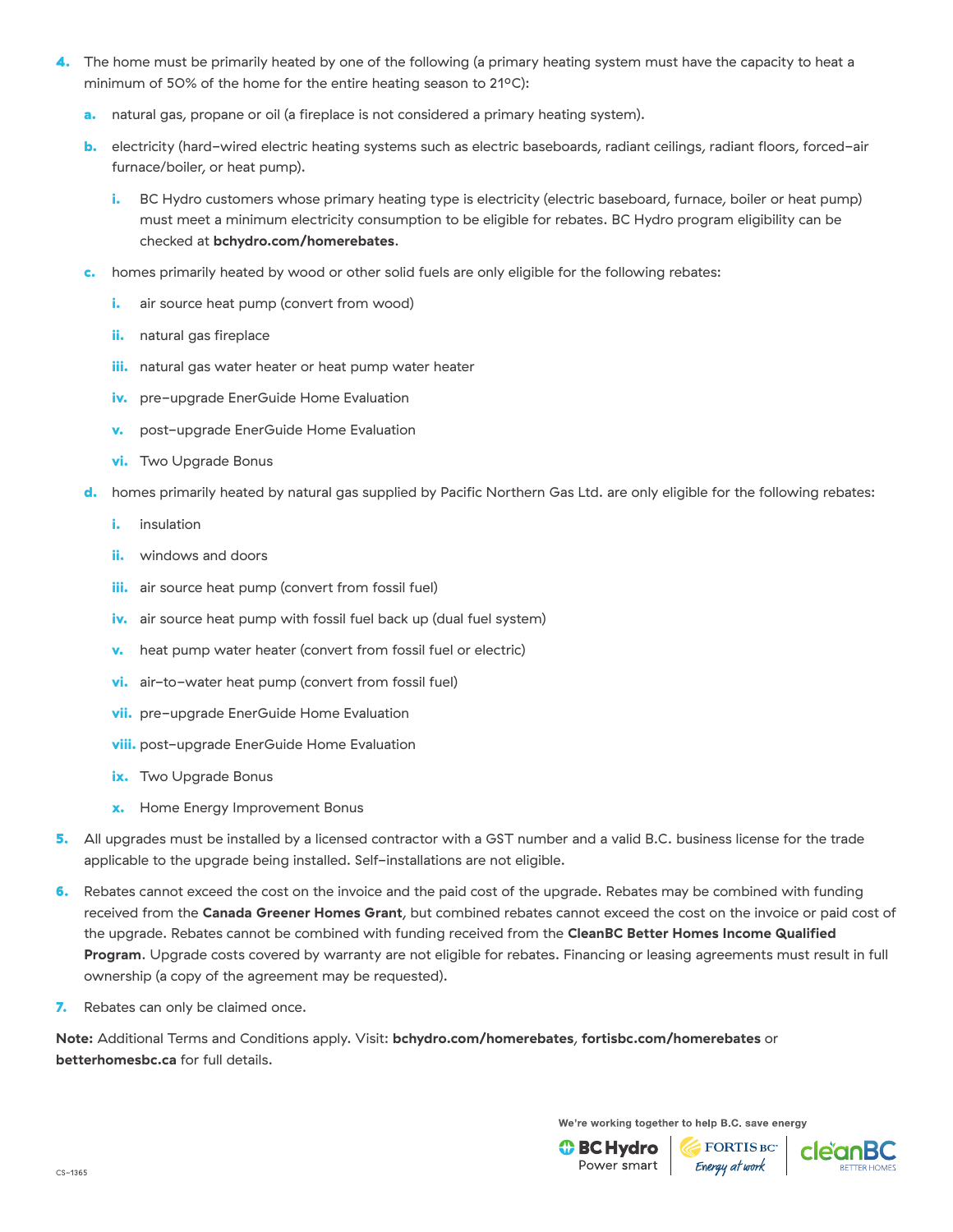## **Terms and conditions—rebate eligibility requirements**

Effective date: For invoices dated on or after October 1, 2021

### **MUNICIPAL TOP-UPS**

- 1. Municipal Top-Ups are a limited time special offer funded by participating municipalities. Participating municipalities are listed on **[betterhomesbc.ca/municipal-offers](www.betterhomesbc.ca/municipal-offers)**.
- 2. Municipal Top-Ups are subject to availability on a first-come, first-served basis while funds last.
- 3. Homes must be located within the municipal boundary of a participating municipality. Applicants, homes, upgrade eligibility requirements, and top-up amounts are listed on **[betterhomesbc.ca/municipal-offers](www.betterhomesbc.ca/municipal-offers)**.

**Note:** Additional Terms and Conditions apply. Visit: **[bchydro.com/homerebates](https://www.bchydro.com/powersmart/residential/savings-and-rebates/current-rebates-buy-backs/home-renovation-rebates.html?WT.mc_id=rd_homerebates)**, **[fortisbc.com/homerebates](https://www.fortisbc.com/rebates-and-energy-savings/rebates-and-offers/bundles/home-renovations?utm_campaign=cemres&utm_source=collateral&utm_content=homerebates)** or **[betterhomesbc.ca](https://betterhomesbc.ca/)** for full details.

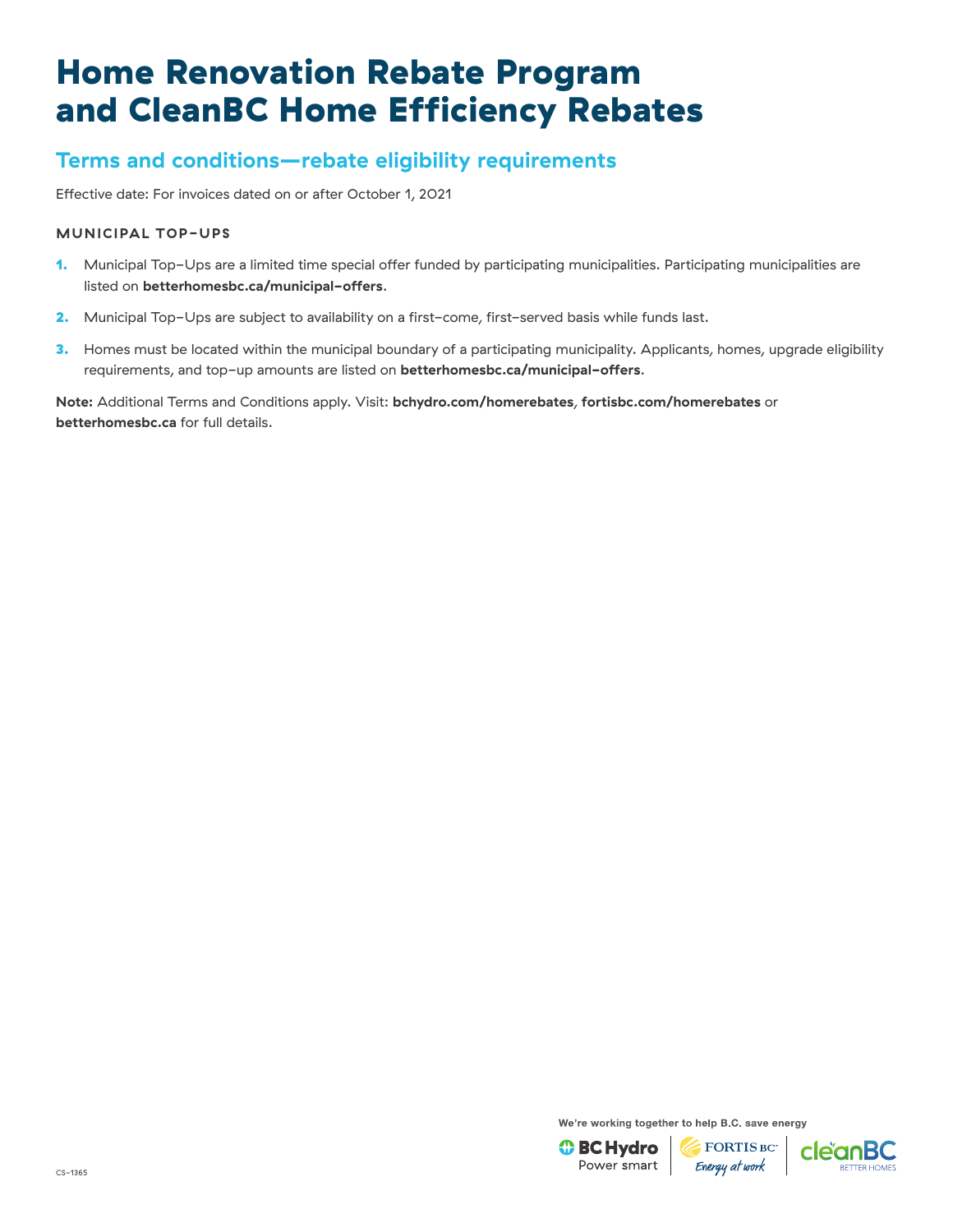## **Terms and conditions—rebate eligibility requirements**

Effective date: For invoices dated on or after October 1, 2021

### **INSULATION**

#### Rebate requirements:

- **1.** New insulation must be:
	- a. batt, loose fill, board or spray foam.
	- b. installed by a **[Program Registered Contractor](http://betterhomesbc.ca/prc)** in accordance with the **[Best Practice Guide Air Sealing and Insulation](https://www.bchousing.org/research-centre/library/residential-design-construction/best-practices-air-sealing-insulation-retrofits%26sortType=sortByDate)  [Retrofits for Single Family Homes](https://www.bchousing.org/research-centre/library/residential-design-construction/best-practices-air-sealing-insulation-retrofits%26sortType=sortByDate)**. Self-installations are not eligible.
	- c. installed to reduce heat loss from the home (e.g. insulation for soundproofing or insulation in outbuildings is not eligible).
- 2. Rebates are calculated based on the R-value of new insulation added
	- a. in cases where pre-existing insulation was removed (e.g. due to pest infestation or mold), the rebate is calculated on the difference in R-Value between the newly added and pre-existing insulation.
- **3.** Pest infestations and rodent tunnels in the location of the insulation upgrade must be resolved. Your rebate application will be not be processed until the issue has been resolved.
- 4. Insulation upgrades made to a home that require installations to meet code compliance and new building construction requirements, including and not limited to renovations that require a "New Construction" or "Addition/Alteration" building permit are not eligible.
- 5. A home defined as "substantially reconstructed," by the Homeowner Protection Act (as per **[Regulatory Bulletin\)](https://betterhomesbc.ca/wp-content/uploads/2020/04/Regulatory-Bulletin-06-Substantially-Reconstructed-Homes.pdf)** is not eligible. A substantially reconstructed home can include structural repairs, renovation where exterior walls and/or existing plumbing, electrical or gas lines are moved or it requires a New Home Registration Form under the Homeowner Protection Act.

| Location of insulation upgrade                                    | <b>Rebate per</b><br>sq. ft. | Minimum R-value of new<br>insulation to be added | <b>Rebate maximum</b> | <b>Bonus eligibility</b>    |
|-------------------------------------------------------------------|------------------------------|--------------------------------------------------|-----------------------|-----------------------------|
| Attic-flat and cathedral ceiling                                  | \$0.02                       | R <sub>12</sub>                                  | \$900                 |                             |
| <b>Exterior wall cavities</b>                                     | \$0.09                       | R <sub>12</sub>                                  | \$1,200               | Each location that achieves |
| Exterior wall sheathing                                           | \$0.09                       | R3.8                                             | \$1,200               | a minimum \$500 rebate      |
| Basement/crawlspace walls*                                        | \$0.09                       | <b>R10</b>                                       | \$1,200               | qualifies as one bonus-     |
| Other (exposed floor, floor over<br>crawlspace*, basement header) | \$0.07                       | R <sub>20</sub>                                  | \$1,000               | eligible upgrade            |

\*One rebate for basement/crawlspace walls or floor over crawlspace

### Supporting documentation:

1. Paid invoice **[\(see sample invoice for requirements\)](https://www.bchydro.com/content/dam/BCHydro/customer-portal/documents/power-smart/residential/programs/insulation-sample-invoice.pdf)**. Invoice must be paid in full, as indicated by a \$0 balance owing, proof of full payment, etc.

#### Deadlines:

The rebate application and supporting documentation must be submitted within six (6) months of the invoice date.

**Note:** Additional Terms and Conditions apply. Visit: **[bchydro.com/homerebates](https://www.bchydro.com/powersmart/residential/savings-and-rebates/current-rebates-buy-backs/home-renovation-rebates.html?WT.mc_id=rd_homerebates)**, **[fortisbc.com/homerebates](https://www.fortisbc.com/rebates-and-energy-savings/rebates-and-offers/bundles/home-renovations?utm_campaign=cemres&utm_source=collateral&utm_content=homerebates)** or **[betterhomesbc.ca](https://betterhomesbc.ca/)** for full details.

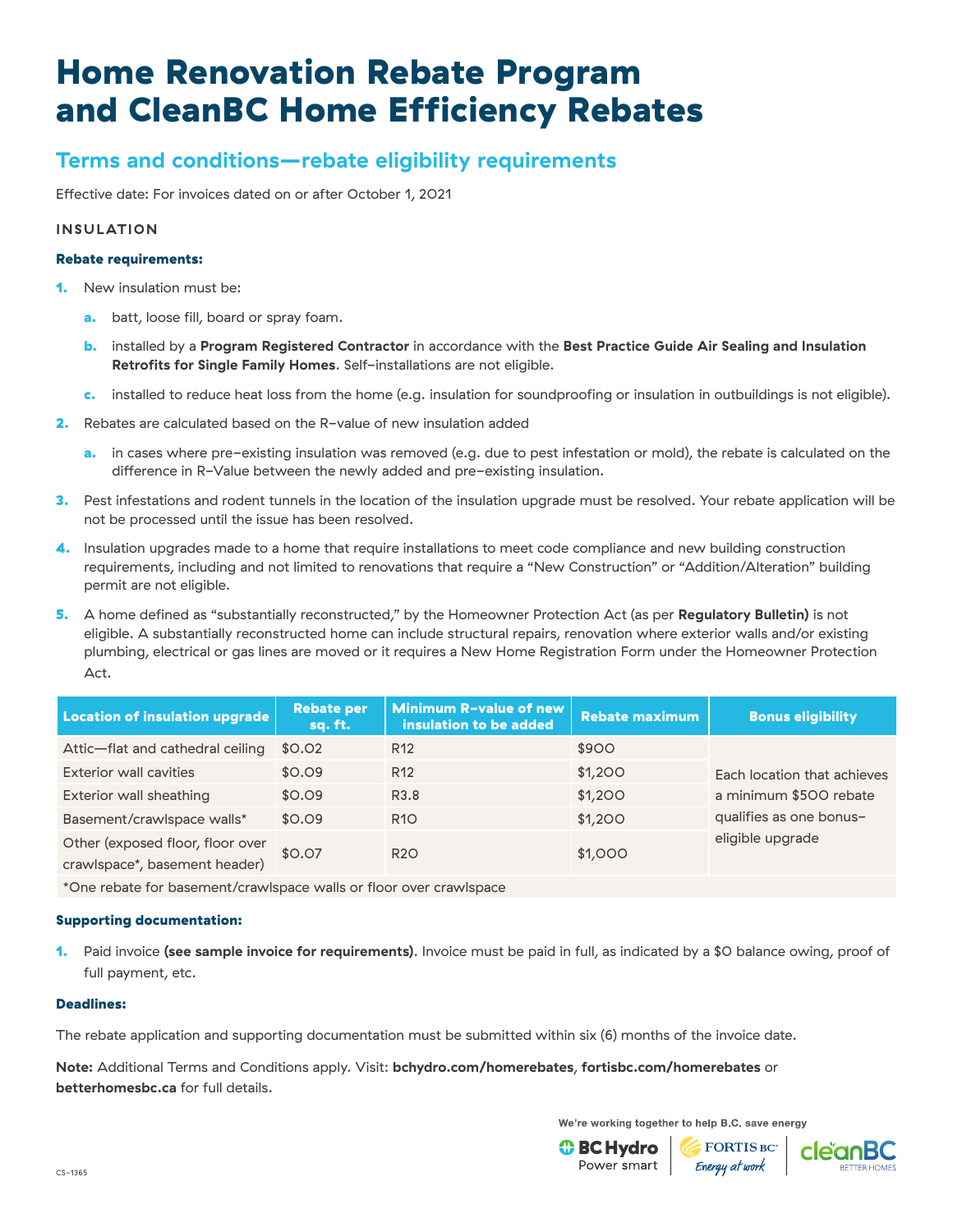## **Terms and conditions—rebate eligibility requirements**

Effective date: For invoices dated on or after October 1, 2021

### **WINDOWS AND DOORS**

#### Rebate requirements:

- 1. The new windows and/or doors must:
	- a. replace existing windows and doors in the building envelope of the home between an unheated space (e.g. outdoors) and a heated space (e.g. indoors).
	- **b.** skylights are not eligible for a rebate.
	- be listed with one of the following certification bodies:
		- i. **[Canadian Standards Association \(CSA\)](https://www.csagroup.org/testing-certification/product-listing/)**
		- ii. **[Intertek Canada \(Intertek\)](https://bpdirectory.intertek.com/Pages/DLP_Search.aspx)**
		- iii. **[Labtest Certification \(LC\)](https://labtestcert.com/labtest/)**
		- iv. **[QAI Laboratories \(QAI\)](https://qai.org/listing-directory/windows-doors-directory/)**
		- v. **[National Fenestration Ratings Council \(NFRC\)](http://search.nfrc.org/search/Searchdefault.aspx)**
- 2. The number of windows and/or doors eligible for rebates is based on the number of Rough Openings ("RO") in which the windows or doors were replaced. Each RO is counted as one window and/or door. A bay window, which may be made up of several window sections, is regarded as one RO. Each bay window will qualify for one rebate.
- 3. All upgrades must be installed by a licensed contractor with a GST number and a valid B.C. business license for the trade applicable to the upgrade being installed. Self-installations are not eligible.

| <b>Upgrade</b>     | <b>Rebate</b> | <b>U-Factor (As indicated</b><br>on the product label) | Rebate maximum | <b>Bonus eligibility</b>                           |
|--------------------|---------------|--------------------------------------------------------|----------------|----------------------------------------------------|
| Tier 1 window*     | \$50 each     | $1.40 - 1.23$ W/m <sup>2</sup> -K                      | \$1,000        | Minimum of \$250 rebate                            |
| Tier 2 window/door | \$100 each    | 1.22 W/m <sup>2</sup> -K or less                       | \$2,000        | achieved qualifies as one<br>bonus-eligible rebate |

\*Homes within the City of Vancouver municipal boundary are not eligible for the Tier 1 window rebate.

#### Supporting documentation:

- 1. Paid invoice **[\(see sample invoice for requirements\)](https://www.bchydro.com/content/dam/BCHydro/customer-portal/documents/power-smart/residential/programs/windows-doors-sample-invoice.pdf)**. Invoice must be paid in full, as indicated by a \$0 balance owing, proof of full payment, etc.
- 2. A photo of a manufacturer label from each installed window/door.

#### Deadlines:

1. The rebate application and supporting documentation must be submitted within six (6) months of the invoice date.

**Note:** Additional Terms and Conditions apply. Visit: **[bchydro.com/homerebates](https://www.bchydro.com/powersmart/residential/savings-and-rebates/current-rebates-buy-backs/home-renovation-rebates.html?WT.mc_id=rd_homerebates)**, **[fortisbc.com/homerebates](https://www.fortisbc.com/rebates-and-energy-savings/rebates-and-offers/bundles/home-renovations?utm_campaign=cemres&utm_source=collateral&utm_content=homerebates)** or **[betterhomesbc.ca](https://betterhomesbc.ca/)** for full details.

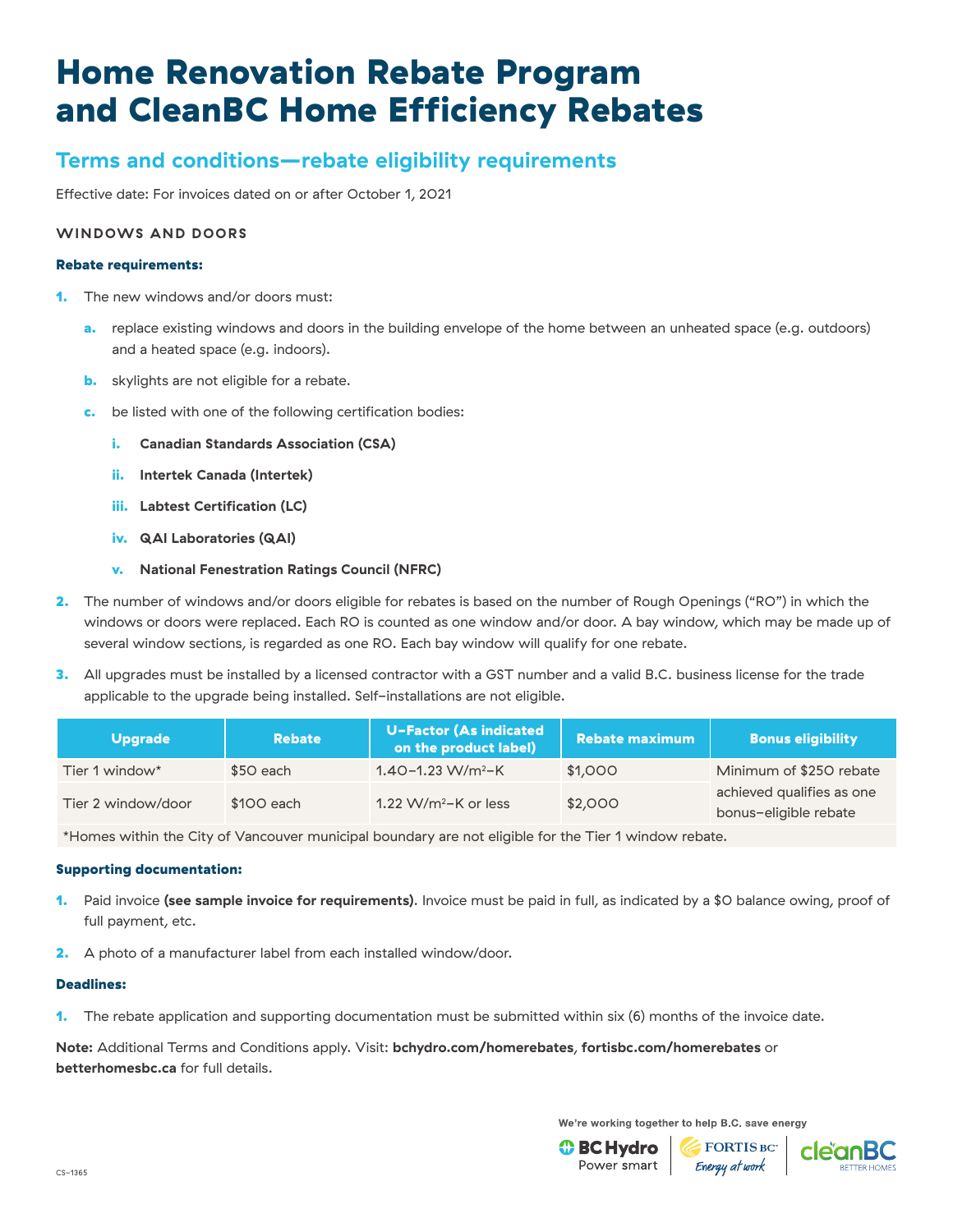## **Terms and conditions—rebate eligibility requirements**

Effective date: For invoices dated on or after October 1, 2021

### **NATURAL GAS FURNACE AND CONNECTED THERMOSTAT**

#### Rebate requirements:

- 1. The home must:
	- a. have a residential account with FortisBC natural gas.
	- **b.** be primarily heated by a natural gas heating system (a primary heating system must have the capacity to heat a minimum of 50% of the home for the entire heating season to 21°C).
- 2. The new natural gas furnace must:
	- a. replace an existing natural gas furnace that is at least 10 years old.
	- b. be installed with a two-pipe direct vent system. Manufacturer's instructions permitting alternatives are not eligible. A photo of the two-pipe direct vent system must be made available upon request.
	- c. undergo commissioning to ensure it is installed and operating according to best practice. A copy of the completed **[commissioning sheet](https://www.cdn.fortisbc.com/libraries/docs/default-source/rebates-and-energy-savings-documents/rebates-for-homes/natural-gas-boiler-and-combination-heating-and-hot-water-system-rebates-commissioning-sheet.pdf?sfvrsn=af9ca65b_2)** must be made available upon request.
	- d. be sufficiently sized to operate and serve as the primary heating system for the home.
	- e. be listed as an eligible system on **[fortisbc.com/furnace](https://www.fortisbc.com/rebates/home/natural-gas-furnace-rebates?utm_campaign=cemres&utm_source=collateral&utm_content=furnace)**.
	- f. must be installed in accordance with the **[High-efficiency furnace installation guide for existing houses](https://www.cdn.fortisbc.com/libraries/docs/default-source/rebates-and-energy-savings-documents/rebates-for-homes/furnaceinstallationguide.pdf?sfvrsn=228eec08_4)**.
- 3. Emergency replacement of a broken heating system is not eligible.
- 4. The connected thermostat must be installed by a licensed contractor at the same time as the new eligible natural gas furnace.
- 5. All upgrades must be installed by a Technical Safety BC licensed contractor with a GST number and a valid B.C. business license for the trade applicable to the upgrade being installed. Self-installations are not eligible.

| <b>Upgrade</b>                            | <b>Rebate</b> | <b>Rebate maximum</b>                                                                                                                                                                                   | <b>Bonus eligibility</b> |
|-------------------------------------------|---------------|---------------------------------------------------------------------------------------------------------------------------------------------------------------------------------------------------------|--------------------------|
| Natural gas furnace<br>(95 to 96.9% AFUE) | \$800         | Maximum of one primary space heating system rebate per<br>home, as part of the Home Renovation Rebate Program and<br>CleanBC Home Efficiency Rebates, regardless of the number<br>of systems installed. | Qualifies as one         |
| Natural gas furnace<br>(97-99% AFUE)      | \$1,000       |                                                                                                                                                                                                         | bonus-eligible rebate    |
| Connected thermostat \$150                |               | Maximum of one connected thermostat rebate                                                                                                                                                              | Not bonus-eligible       |

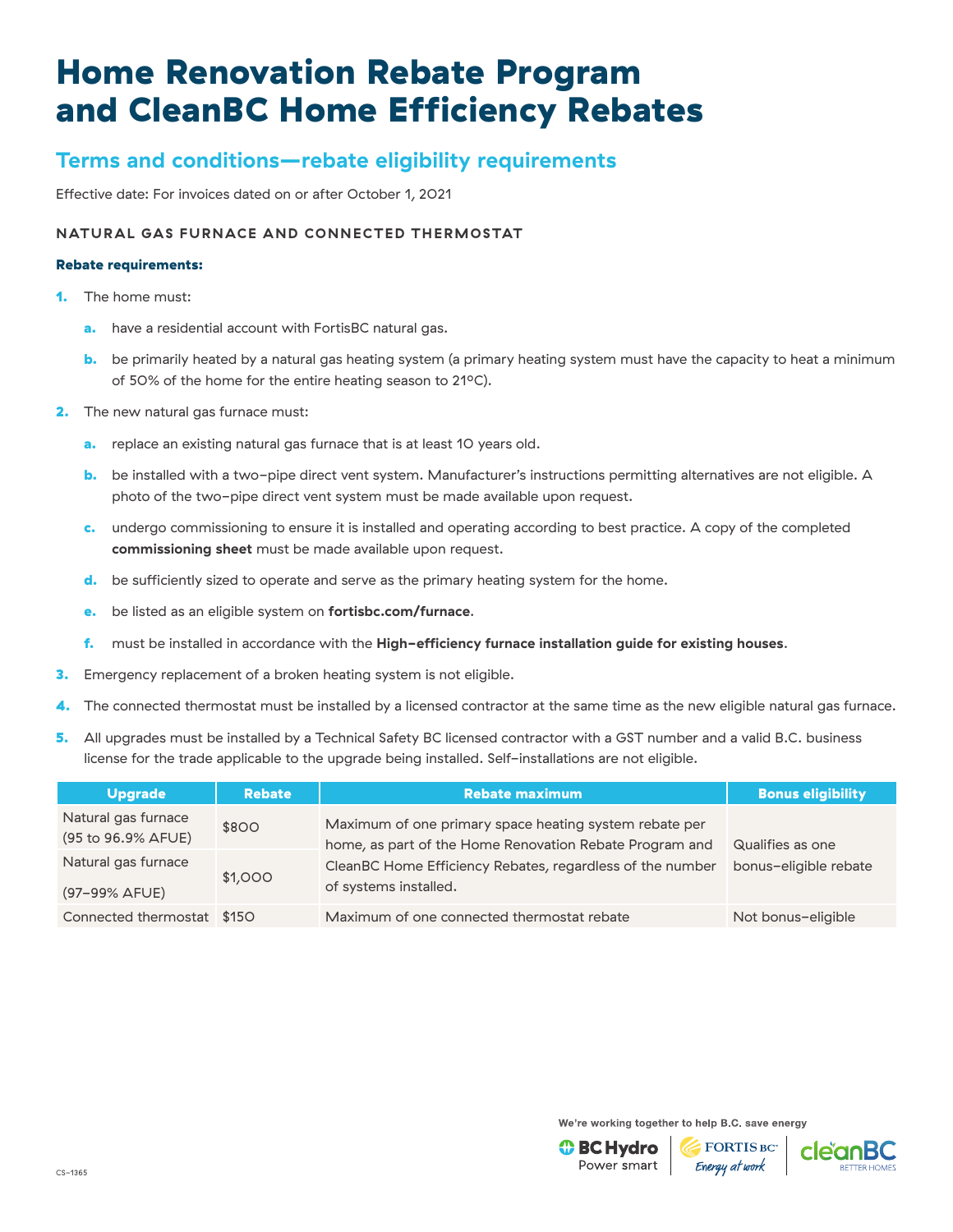1. Paid invoice **[\(see sample invoice for requirements\)](https://www.cdn.fortisbc.com/libraries/docs/default-source/rebates-and-energy-savings-documents/rebates-for-homes/19-029-31-hrr-sampleinvoice-furnace-thermostat-web.pdf?sfvrsn=72caefd8_2)**. Invoice must be paid in full, as indicated by a \$0 balance owing, proof of full payment, etc.

#### Deadlines:

The rebate application and supporting documentation must be submitted within six (6) months of the invoice date.

**Note:** Additional Terms and Conditions apply. Visit: **[bchydro.com/homerebates](https://www.bchydro.com/powersmart/residential/savings-and-rebates/current-rebates-buy-backs/home-renovation-rebates.html?WT.mc_id=rd_homerebates)**, **[fortisbc.com/homerebates](https://www.fortisbc.com/rebates-and-energy-savings/rebates-and-offers/bundles/home-renovations?utm_campaign=cemres&utm_source=collateral&utm_content=homerebates)** or **[betterhomesbc.ca](https://betterhomesbc.ca/)** for full details.

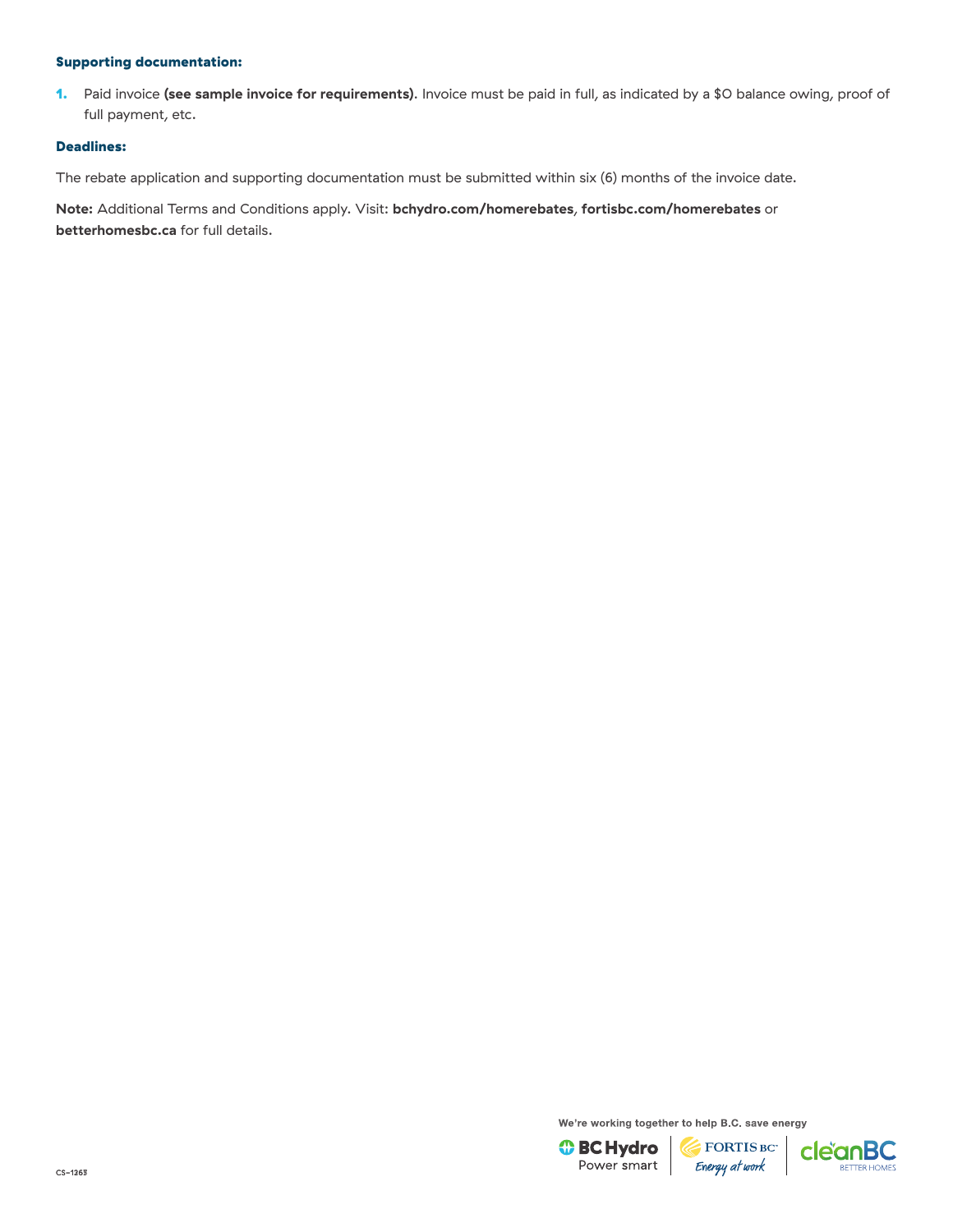## **Terms and conditions—rebate eligibility requirements**

Effective date: For invoices dated on or after October 1, 2021

### **NATURAL GAS BOILER AND COMBINATION SYSTEM**

#### Rebate requirements:

- 1. The home must:
	- a. have a residential account with FortisBC natural gas.
	- **b.** be primarily heated by a natural gas heating system (a primary heating system must have the capacity to heat a minimum of 50% of the home for the entire heating season to 21°C).
- **2.** The new natural gas boiler/combination system must:
	- a. replace an existing natural gas boiler that is at least 10 years old.
	- b. be installed with a two-pipe direct vent system. Manufacturer's instructions permitting alternatives are not eligible. A photo of the two-pipe direct vent system must be made available upon request. (Not required for P9 certified tankless water heater with air handler combination systems.)
	- c. undergo commissioning to ensure it is installed and operating according to best practice. A copy of the completed **[commissioning sheet](https://www.cdn.fortisbc.com/libraries/docs/default-source/rebates-and-energy-savings-documents/rebates-for-homes/natural-gas-boiler-and-combination-heating-and-hot-water-system-rebates-commissioning-sheet.pdf?sfvrsn=af9ca65b_2)** must be made available upon request. (Not required for P9 certified tankless water heater with air handler combination systems.).
	- d. be sufficiently sized to operate and serve as the primary heating system for the home.
	- e. be listed as an eligible system on **[fortisbc.com/boiler](https://www.fortisbc.com/rebates/home/natural-gas-boiler-and-combination-heating-and-hot-water-system-rebates?utm_campaign=cemres&utm_source=collateral&utm_content=boiler)**.
- **3.** Emergency replacement of a broken system is not eligible.
- 4. All upgrades must be installed by a Technical Safety BC licensed contractor with a GST number and a valid B.C. business license for the trade applicable to the upgrade being installed. Self-installations are not eligible.

| <b>Upgrade</b>                                            | <b>Rebate</b>       | <b>Rebate maximum</b>                                                                                                                                                                                      | <b>Bonus eligibility</b>                    |
|-----------------------------------------------------------|---------------------|------------------------------------------------------------------------------------------------------------------------------------------------------------------------------------------------------------|---------------------------------------------|
| Natural gas boiler<br>$(≥94%$ AFUE)                       | \$1,000             | Maximum of one primary space heating system<br>rebate per home, as part of the Home Renovation<br>Rebate Program and CleanBC Home Efficiency<br>Rebates, regardless of the number of<br>systems installed. | Qualifies as one bonus-<br>eligible rebate  |
| Combination heating<br>and hot water system Upgrade Bonus | $$1,200 + $300$ Two | Qualifies as one primary space heating upgrade and<br>one primary water heating rebate.                                                                                                                    | Qualifies as two bonus-<br>eligible rebates |

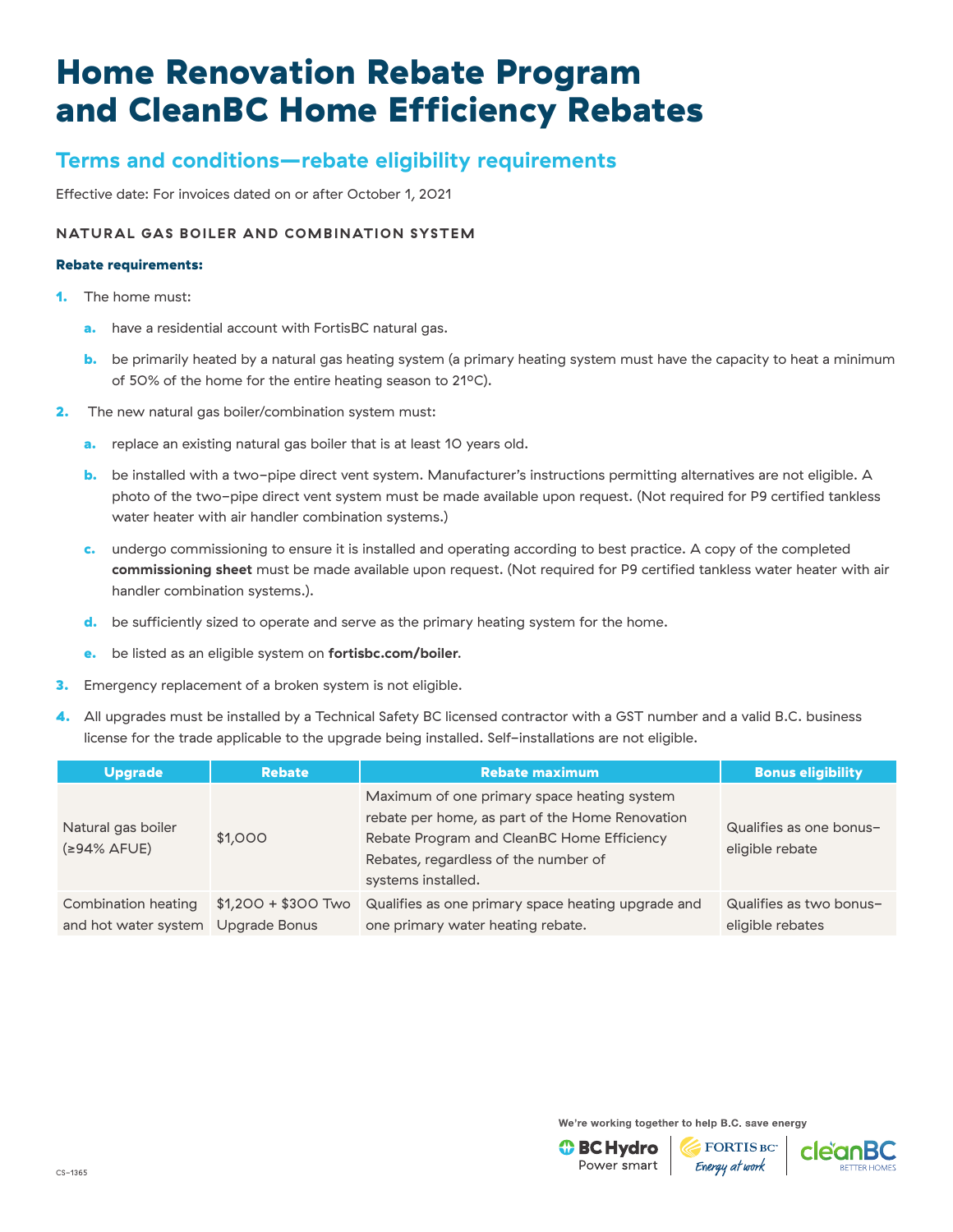1. Paid invoice **[\(see sample invoice for requirements\)](https://www.cdn.fortisbc.com/libraries/docs/default-source/rebates-and-energy-savings-documents/rebates-for-homes/18-196-14_hrr_sample_invoice-furnace-or-boiler.pdf?sfvrsn=3dd2c54c_12)**. Invoice must be paid in full, as indicated by a \$0 balance owing, proof of full payment, etc.

#### Deadlines:

The rebate application and supporting documentation must be submitted within six (6) months of the invoice date.

**Note:** Additional Terms and Conditions apply. Visit: **[bchydro.com/homerebates](https://www.bchydro.com/powersmart/residential/savings-and-rebates/current-rebates-buy-backs/home-renovation-rebates.html?WT.mc_id=rd_homerebates)**, **[fortisbc.com/homerebates](https://www.fortisbc.com/rebates-and-energy-savings/rebates-and-offers/bundles/home-renovations?utm_campaign=cemres&utm_source=collateral&utm_content=homerebates)** or **[betterhomesbc.ca](https://betterhomesbc.ca/)** for full details.

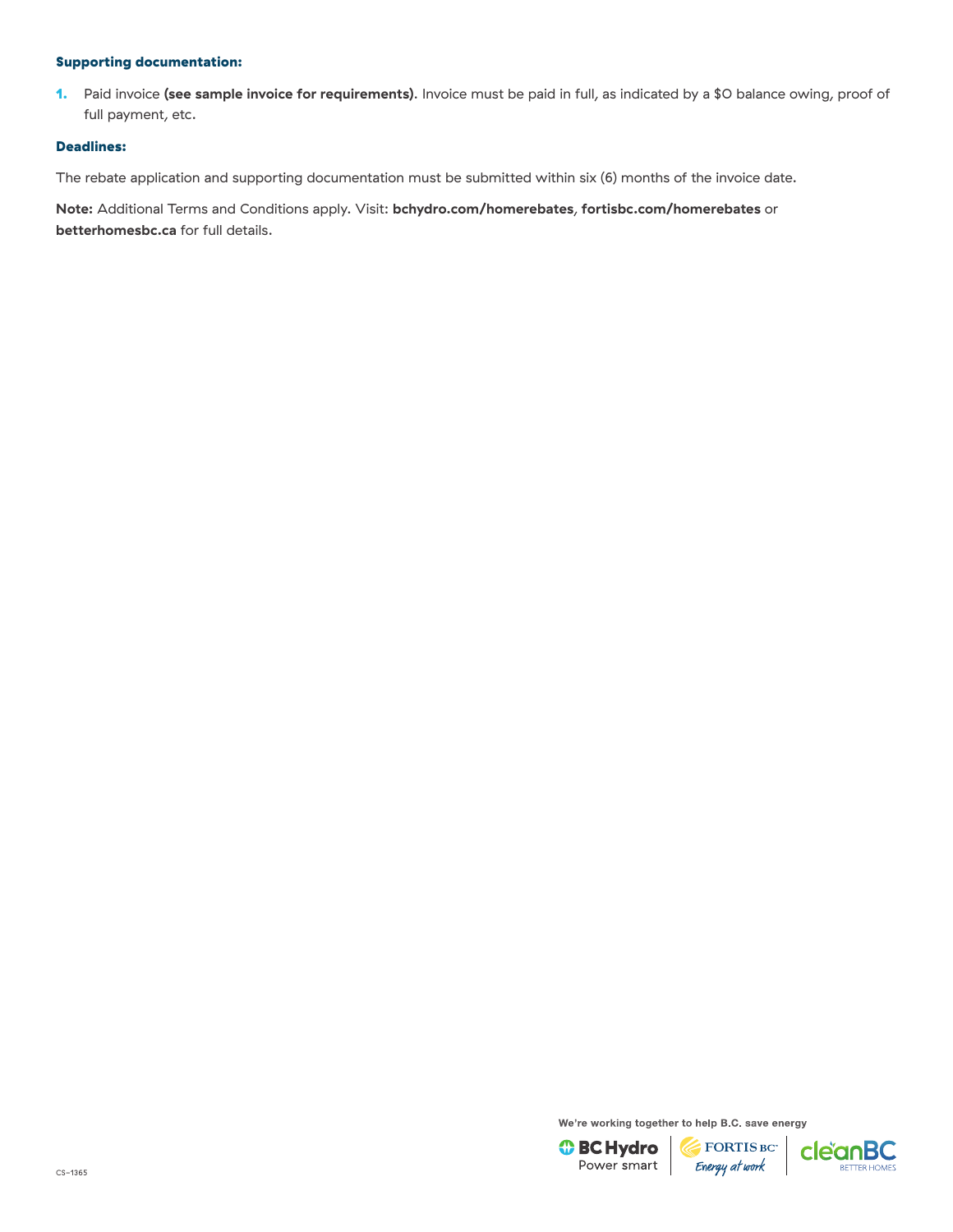# **Terms and conditions—rebate eligibility requirements**

Effective date: For invoices dated on or after October 1, 2021

### **NATURAL GAS WATER HEATER**

#### Rebate requirements:

- 1. The home must have a residential account with FortisBC natural gas.
- 2. The new natural gas water heater must be listed as an eligible system on **[fortisbc.com/waterheater](https://www.fortisbc.com/rebates/home/natural-gas-water-heater-rebate?utm_campaign=cemres&utm_source=collateral&utm_content=waterheater)**.
- 3. The existing water heater being replaced must be the primary water heater for the home.
- 4. All upgrades must be installed by a Technical Safety BC licensed contractor with a GST number and a valid B.C. business license for the trade applicable to the upgrade being installed. Self-installations are not eligible.

| <b>Upgrade</b>                  | <b>Rebate</b> | <b>Rebate maximum</b>                                  | <b>Bonus eligibility</b> |
|---------------------------------|---------------|--------------------------------------------------------|--------------------------|
| O.67 EF storage tank            | \$200         | Maximum one primary water heating system rebate per    |                          |
| Condensing storage tank \$1,000 |               | home, as part of the Home Renovation Rebate Program    | Qualifies as one bonus-  |
| \$1,000<br>Condensing tankless  |               | and CleanBC Home Efficiency Rebates, regardless of the | eligible rebate          |
|                                 |               | number of systems installed.                           |                          |

#### Supporting documentation:

1. Paid invoice **[\(see sample invoice for requirements\)](https://www.cdn.fortisbc.com/libraries/docs/default-source/rebates-and-energy-savings-documents/rebates-for-homes/18-196-14_hrr_sample_invoice-natural-gas-water-heater.pdf?sfvrsn=3b18db4c_4)**. Invoice must be paid in full, as indicated by a \$0 balance owing, proof of full payment, etc.

#### Deadlines:

The rebate application and supporting documentation must be submitted within six (6) months of the invoice date.

**Note:** Additional Terms and Conditions apply. Visit: **[bchydro.com/homerebates](https://www.bchydro.com/powersmart/residential/savings-and-rebates/current-rebates-buy-backs/home-renovation-rebates.html?WT.mc_id=rd_homerebates)**, **[fortisbc.com/homerebates](https://www.fortisbc.com/rebates-and-energy-savings/rebates-and-offers/bundles/home-renovations?utm_campaign=cemres&utm_source=collateral&utm_content=homerebates)** or **[betterhomesbc.ca](https://betterhomesbc.ca/)** for full details.

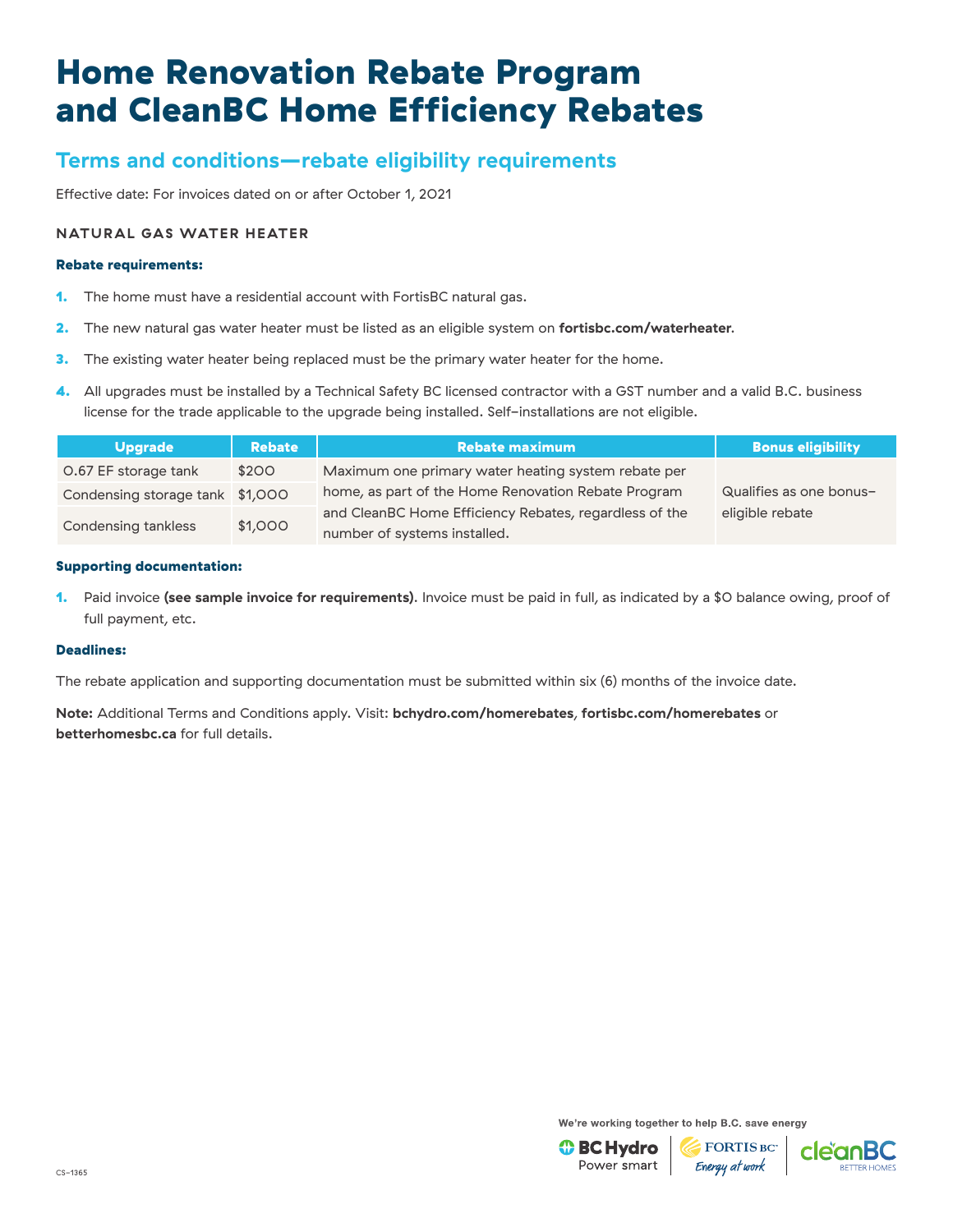# **Terms and conditions—rebate eligibility requirements**

Effective date: For invoices dated on or after October 1, 2021

### **NATURAL GAS FIREPLACE**

#### Rebate requirements:

- 1. The home must have a residential account with FortisBC natural gas.
- 2. Owners of a home where the FortisBC natural gas account is in the strata's name are also eligible.
- 3. The new natural gas fireplace must be listed as an eligible system on **[fortisbc.com/fireplace](https://www.fortisbc.com/rebates/home/natural-gas-fireplace-rebate?utm_campaign=cemres&utm_source=paid&utm_content=fireplace)**.
- 4. Fireplaces must be used for heating interior spaces; outdoor fireplace installations are not eligible for a rebate.
- 5. All upgrades must be installed by a Technical Safety BC licensed contractor with a GST number and a valid B.C. business license for the trade applicable to the upgrade being installed. Self-installations are not eligible.

| Upgrade               | <b>Rebate</b> | $\blacksquare$ Rebate maximum | <b>Bonus eligibility</b>                                 |
|-----------------------|---------------|-------------------------------|----------------------------------------------------------|
|                       | \$300 each    | N/A                           | Maximum of one fireplace qualifies as one bonus-eligible |
| Natural gas fireplace |               |                               | rebate; must replace an existing natural gas fireplace.  |

#### Supporting documentation:

1. Paid invoice **[\(see sample invoice for requirements\)](https://www.cdn.fortisbc.com/libraries/docs/default-source/rebates-and-energy-savings-documents/rebates-for-homes/fireplace_sampleinvoice.pdf?sfvrsn=660a29d9_4)**. Invoice must be paid in full, as indicated by a \$0 balance owing, proof of full payment, etc.

#### Deadlines:

The rebate application and supporting documentation must be submitted within six (6) months of the invoice date.

**Note:** Additional Terms and Conditions apply. Visit: **[bchydro.com/homerebates](https://www.bchydro.com/powersmart/residential/savings-and-rebates/current-rebates-buy-backs/home-renovation-rebates.html?WT.mc_id=rd_homerebates)**, **[fortisbc.com/homerebates](https://www.fortisbc.com/rebates-and-energy-savings/rebates-and-offers/bundles/home-renovations?utm_campaign=cemres&utm_source=collateral&utm_content=homerebates)** or **[betterhomesbc.ca](https://betterhomesbc.ca/)** for full details.

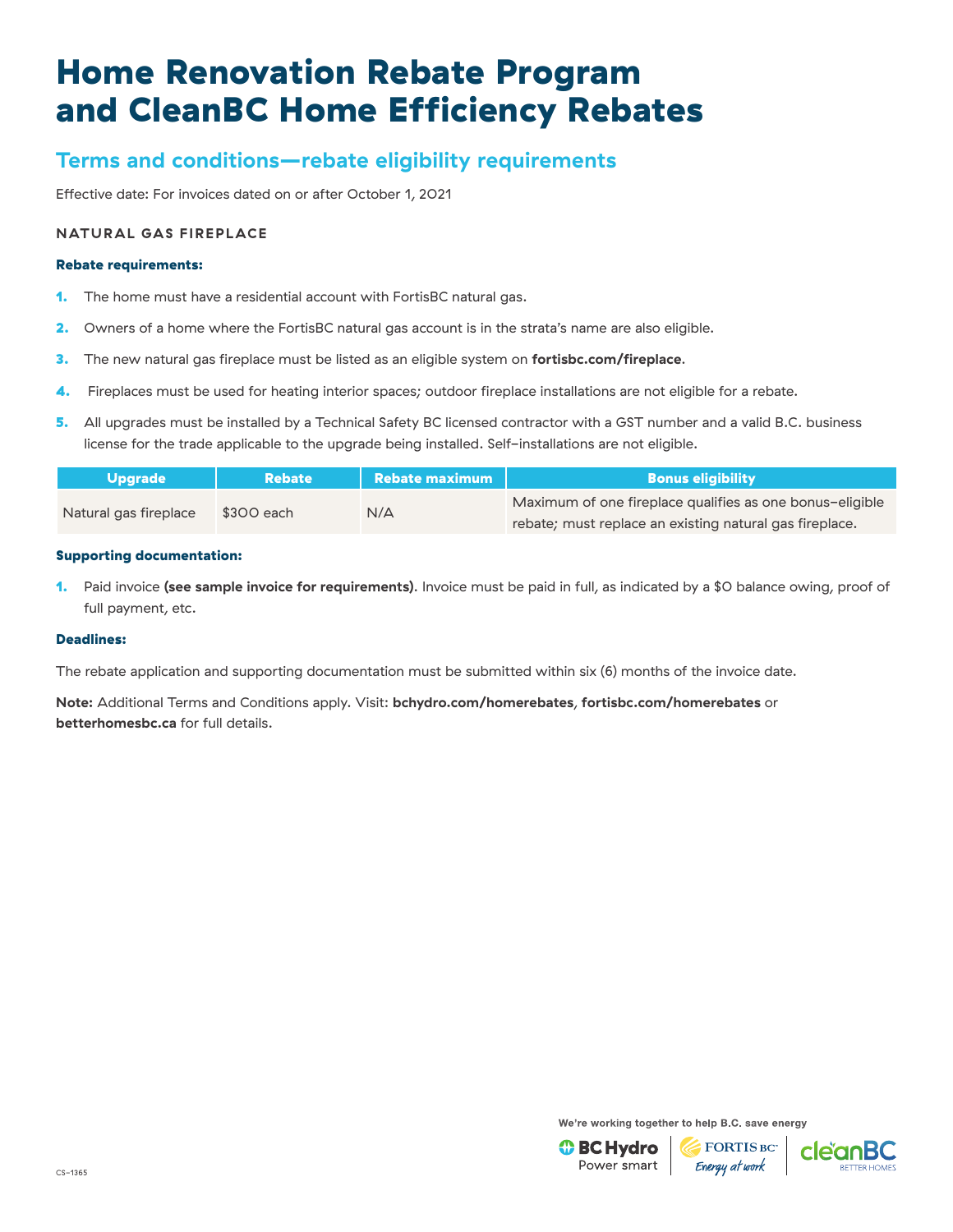## **Terms and conditions—rebate eligibility requirements**

Effective date: For invoices dated on or after October 1, 2021

### **AIR SOURCE HEAT PUMP (CONVERT FROM ELECTRIC)**

- 1. The home must primarily be heated by electricity (a primary heating system must have the capacity to heat a minimum of 50% of the home for the entire heating season to 21°C).
- 2. The new heat pump must:
	- a. replace an existing hard-wired electric heating system (e.g. electric baseboards, radiant ceilings, radiant floors, or forced-air furnace). The back-up space heating system must also be electric.
	- **b.** be sized to function as the primary heating system of the home.
	- c. serve a main living area (e.g. family room, living room or open-concept kitchen-living room).
	- d. have an AHRI certified reference number that references all components of the heat pump.
	- e. be listed as a qualifying system on the **[Qualified Heat Pump Product List](https://app.bchydro.com/hero/HeatPumpLookup)**. Qualifying FortisBC Electric central air source heat pumps (Tier 1) are only listed at **[fortisbc.com/airsourceheatpump](http://www.fortisbc.com/airsourceheatpump)**.
	- f. be installed in accordance with the **[Heat Pump Best Practices Installation Guide for Existing Homes](http://www.homeperformance.ca/wp-content/uploads/2019/12/ASHP_QI_Best_Practice_Guide_20191209.pdf)**.
- **3.** Replacing an existing heat pump or adding a head to an existing heat pump are not eligible.
- 4. Emergency replacement of broken electrical systems is not eligible.
- 5. Products with a maximum static pressure of less than 0.6" Water Column (WC) are considered mini-split or multisplit systems.
- 6. All upgrades must be installed by a licensed contractor with a GST number and a valid B.C. business license for the trade applicable to the upgrade being installed (e.g. heat pumps must be installed by a licensed heating and cooling contractor). Self-installations are not eligible.

|                                           |    | <b>Efficiency requirements</b>                                                                                                                                                                                        |
|-------------------------------------------|----|-----------------------------------------------------------------------------------------------------------------------------------------------------------------------------------------------------------------------|
| Variable speed mini-split                 |    | 1. SEER $\geq$ 16; HSPF (Region IV) $\geq$ 10.00                                                                                                                                                                      |
|                                           |    | 2. Variable speed compressor                                                                                                                                                                                          |
| Variable speed multi-split                |    | 1. SEER $\geq$ 16; HSPF (Region IV) $\geq$ 9.30                                                                                                                                                                       |
|                                           | 2. | Variable speed compressor                                                                                                                                                                                             |
| Central system (Tier 1)                   | 1. | Only homes heated primarily by electricity provided by FortisBC, City of Penticton, City of<br>Grand Forks, Nelson Hydro, and District of Summerland are eligible.<br>2. SEER $\geq$ 15; HSPF (Region IV) $\geq$ 8.50 |
| Variable speed central<br>system (Tier 2) |    | 1. SEER $\geq$ 16; HSPF (Region IV) $\geq$ 9.30<br>2. Variable speed compressor                                                                                                                                       |

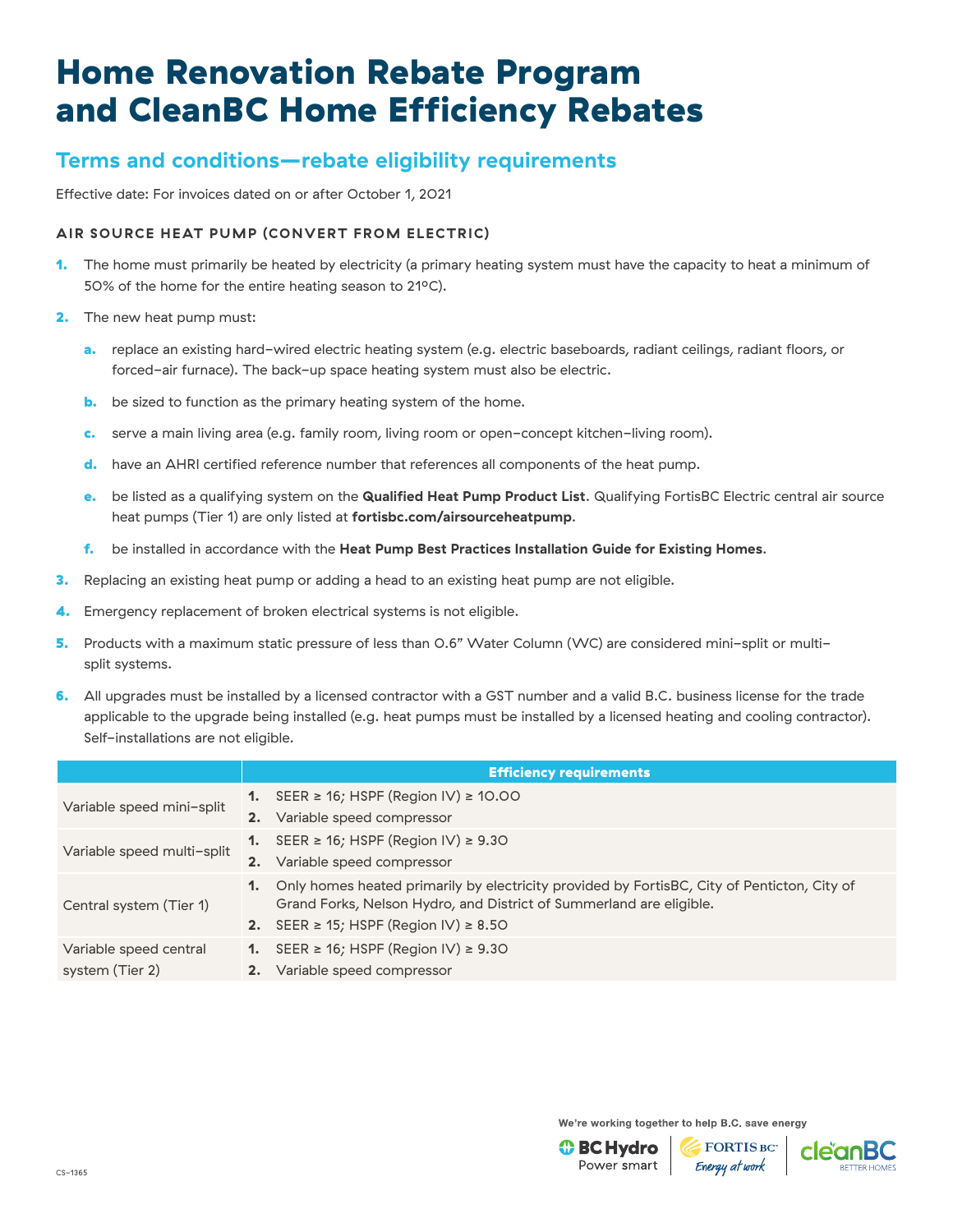| <b>Heat pump type</b>                     | <b>FortisBC</b> | <b>BC Hydro</b> | <b>Rebate maximum</b>                                                                             | <b>Bonus eligibility</b> |
|-------------------------------------------|-----------------|-----------------|---------------------------------------------------------------------------------------------------|--------------------------|
| Variable speed mini-split                 | \$1,200         | \$1,000         | Maximum one primary space                                                                         |                          |
| Variable speed multi-split                | \$2,000         | \$1,000         | heating system rebate per home, as                                                                |                          |
| Central system (Tier 1)                   | \$1,200         | N/A             | part of the Home Renovation Rebate                                                                | Qualifies as one         |
| Variable speed central<br>system (Tier 2) | \$2,000         | \$2,000         | Program and CleanBC Home<br>Efficiency Rebates, regardless of the<br>number of systems installed. | bonus-eligible rebate    |

1. Paid invoice **[\(see sample invoice for requirements\)](https://www.bchydro.com/content/dam/BCHydro/customer-portal/documents/power-smart/residential/programs/air-source-heat-pump-sample-invoice.pdf)**. Invoice must be paid in full, as indicated by a \$0 balance owing, proof of full payment, etc.

#### Deadlines:

The rebate application and supporting documentation must be submitted within six (6) months of the invoice date.

**Note:** Additional Terms and Conditions apply. Visit: **[bchydro.com/homerebates](https://www.bchydro.com/powersmart/residential/savings-and-rebates/current-rebates-buy-backs/home-renovation-rebates.html?WT.mc_id=rd_homerebates)**, **[fortisbc.com/homerebates](https://www.fortisbc.com/rebates-and-energy-savings/rebates-and-offers/bundles/home-renovations?utm_campaign=cemres&utm_source=collateral&utm_content=homerebates)** or **[betterhomesbc.ca](https://betterhomesbc.ca/)** for full details.

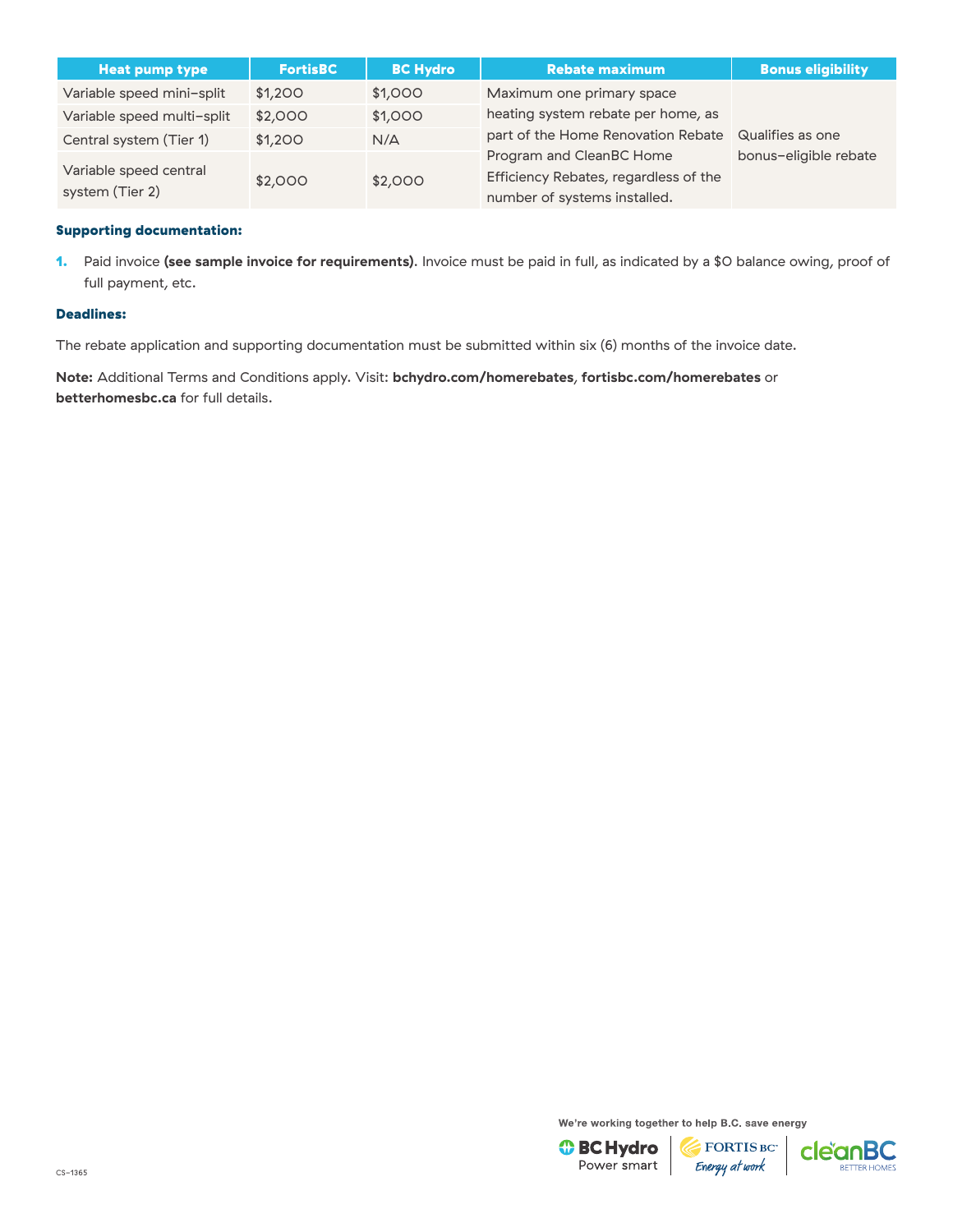## **Terms and conditions—rebate eligibility requirements**

Effective date: For invoices dated on or after October 1, 2021

### **ELECTRIC HEAT PUMP WATER HEATER (CONVERT FROM ELECTRIC)**

#### Rebate requirements:

- 1. The existing water heater being replaced must be the primary water heater for the home.
- 2. Replacing an existing electric heat pump water heater is not eligible.
- 3. Eligible systems are listed as Tier 2 or higher on NEEA's **[Advanced Water Heater Specification Qualified Products List for](https://neea.org/img/documents/qualified-products-list.pdf)  [Heat Pump Water Heaters](https://neea.org/img/documents/qualified-products-list.pdf)**.
- 4. Emergency replacement of broken electrical water heaters is not eligible.
- 5. All upgrades must be installed by a licensed contractor with a GST number and a valid B.C. business license for the trade applicable to the upgrade being installed (e.g. heat pump water heaters must be installed by a licensed heating and cooling contractor and/or plumber). Self-installations are not eligible.

| <b>Upgrade</b>          | <b>Rebate</b>                                             | <b>Rebate maximum</b>                                                                                          | <b>Bonus eligibility</b> |
|-------------------------|-----------------------------------------------------------|----------------------------------------------------------------------------------------------------------------|--------------------------|
| Heat pump               |                                                           | Maximum one primary water heating system rebate per<br>home, as part of the Home Renovation Rebate Program and | Qualifies as one bonus-  |
| \$1,000<br>water heater | CleanBC Home Efficiency Rebates, regardless of the number | eligible rebate                                                                                                |                          |
|                         |                                                           | of systems installed.                                                                                          |                          |

### Supporting documentation:

1. Paid invoice **[\(see sample invoice for requirements\)](https://www.bchydro.com/content/dam/BCHydro/customer-portal/documents/power-smart/residential/programs/heat-pump-water-sample-invoice.pdf)**. Invoice must be paid in full, as indicated by a \$0 balance owing, proof of full payment, etc.

#### Deadlines:

The rebate application and supporting documentation must be submitted within six (6) months of the invoice date.

**Note:** Additional Terms and Conditions apply. Visit: **[bchydro.com/homerebates](https://www.bchydro.com/powersmart/residential/savings-and-rebates/current-rebates-buy-backs/home-renovation-rebates.html?WT.mc_id=rd_homerebates)**, **[fortisbc.com/homerebates](https://www.fortisbc.com/rebates-and-energy-savings/rebates-and-offers/bundles/home-renovations?utm_campaign=cemres&utm_source=collateral&utm_content=homerebates)** or **[betterhomesbc.ca](https://betterhomesbc.ca/)** for full details.

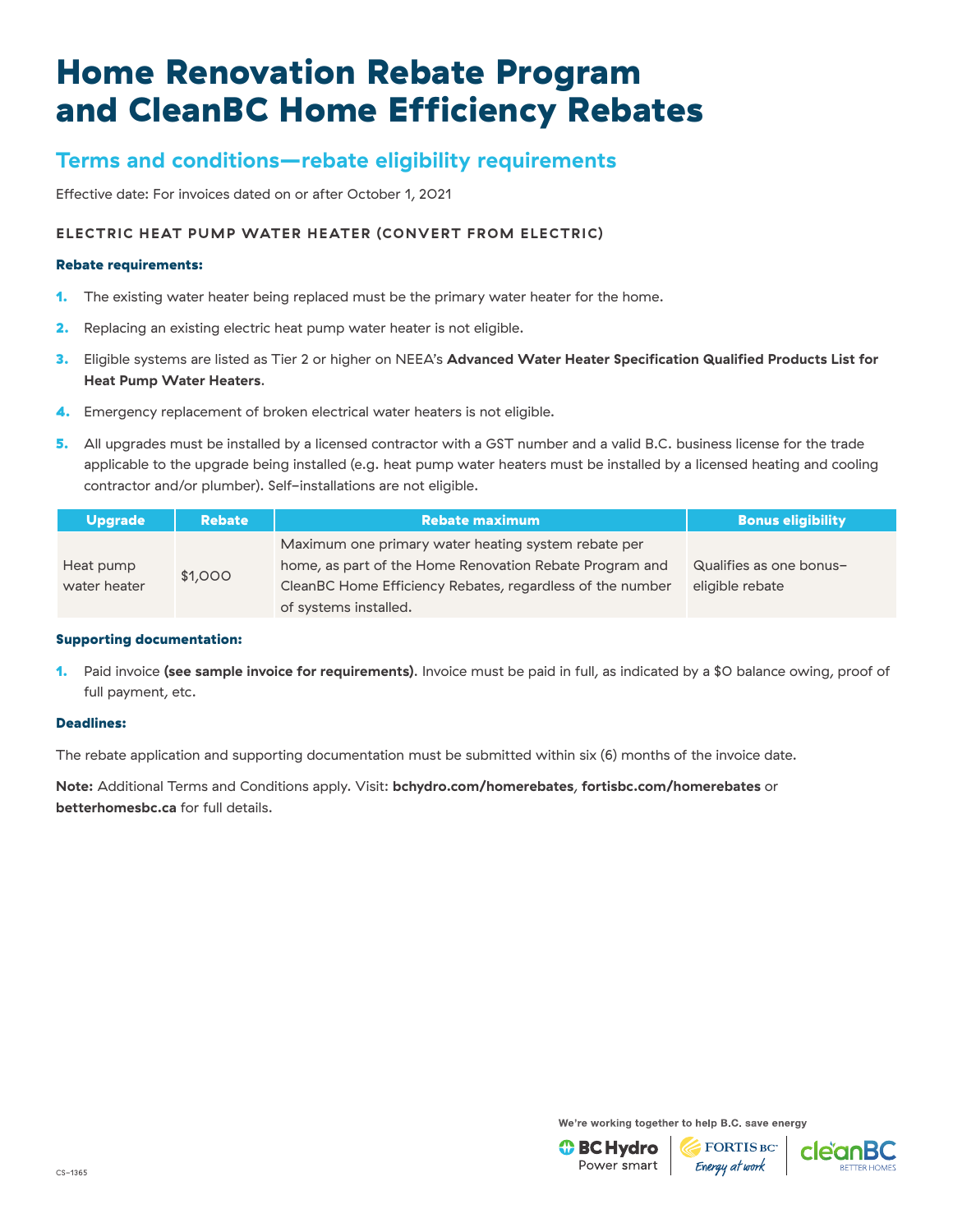## **Terms and conditions—rebate eligibility requirements**

Effective date: For invoices dated on or after October 1, 2021

### **AIR SOURCE HEAT PUMP (CONVERT FROM WOOD)**

- 1. The home must be primarily heated by a wood or solid fuel heating system (wood or pellet stove, insert or furnace). A primary heating system must have the capacity to heat a minimum of 50% of the home for the entire heating season to 21○ C.
- **2.** The new heat pump must:
	- a. be sized to function as the primary heating system of the home.
	- **b.** serve a main living area (e.g. family room, living room or open-concept kitchen-living room).
	- c. have an AHRI certified reference number that references all components of the heat pump.
	- d. be listed as a qualifying system on the [Qualified Heat Pump Product List.](https://app.bchydro.com/hero/HeatPumpLookup)
	- e. be installed in accordance with the [Heat Pump Best Practices Installation Guide for Existing Homes](http://www.homeperformance.ca/wp-content/uploads/2019/12/ASHP_QI_Best_Practice_Guide_20191209.pdf).
- 3. The back-up heating system must be wood or electric. Fossil fuel back-up systems (e.g. dual fuel heat pump systems or standalone fossil fuel heating systems) are not eligible for wood-to-electric upgrades.
- 4. The existing wood or solid-fuel heating system may be retained in safe and working order or removed in accordance with all applicable laws.
- **5.** Replacing an existing heat pump or adding a head to an existing heat pump are not eligible.
- **6.** Emergency replacement of a wood or solid fuel space heating system is not eligible.
- 7. Products with a maximum static pressure of less than 0.6" Water Column (WC) are considered mini-split or multisplit systems.
- 8. All upgrades must be installed by a licensed contractor with a GST number and a valid B.C. business license for the trade applicable to the upgrade being installed (e.g. heat pumps must be installed by a licensed heating and cooling contractor). Self-installations are not eligible.

|                               |                | <b>Efficiency requirements</b>                |
|-------------------------------|----------------|-----------------------------------------------|
| Variable speed mini-split     | 1.             | SEER $\geq$ 16; HSPF (Region IV) $\geq$ 10.00 |
|                               | 2.             | Variable speed compressor                     |
| Variable speed multi-split    | $\mathbf{1}$ . | SEER ≥ 16; HSPF (Region IV) ≥ 9.30            |
|                               | 2.             | Variable speed compressor                     |
| Variable speed central system |                | SEER ≥ 16; HSPF (Region IV) ≥ 9.30            |
| (Tier 2)                      |                | Variable speed compressor                     |



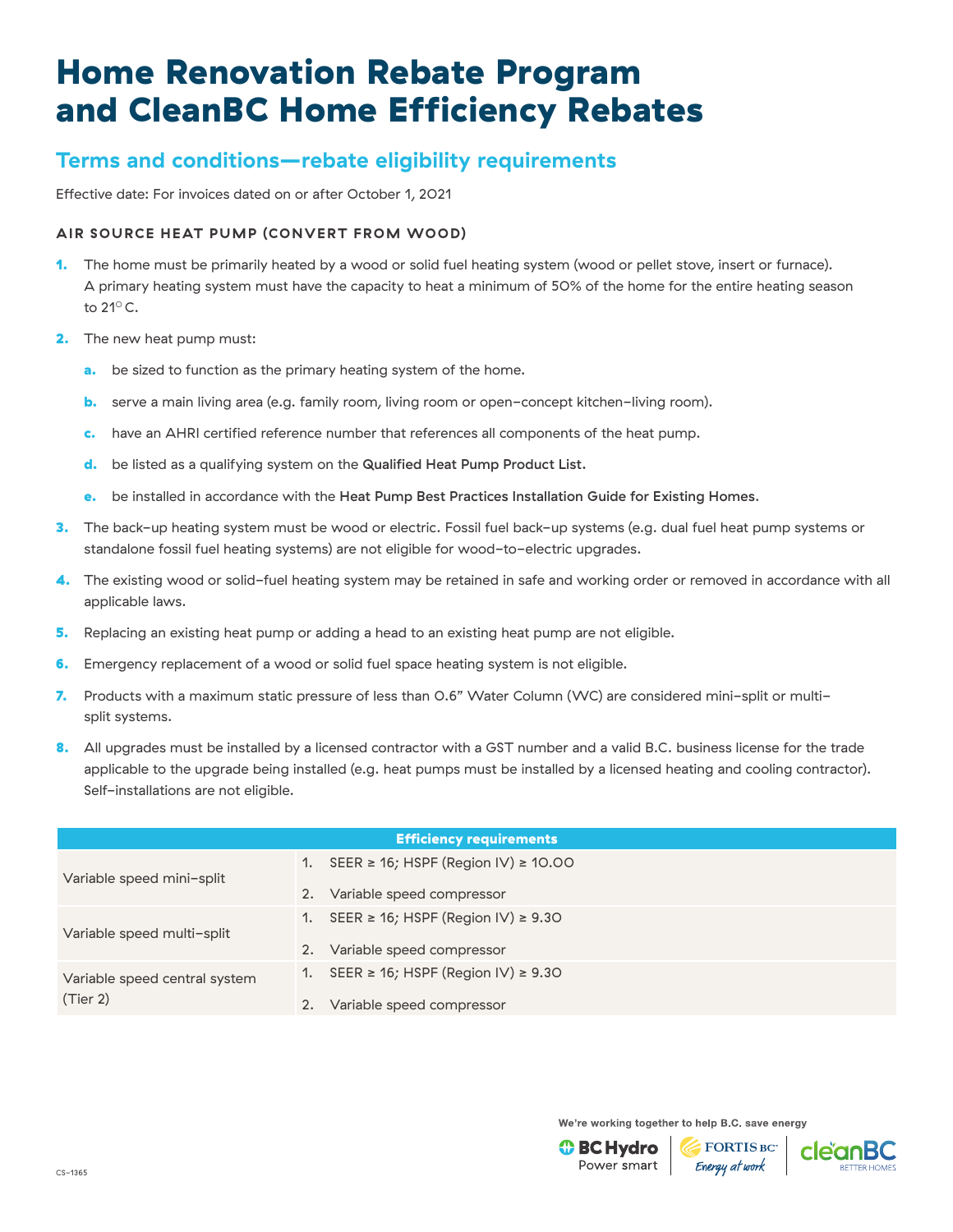| <b>Heat pump type</b>                     | <b>Rebate</b> | <b>Rebate maximum</b>                                                                     | <b>Bonus eligibility</b>                  |
|-------------------------------------------|---------------|-------------------------------------------------------------------------------------------|-------------------------------------------|
| Variable speed mini-split                 | \$1,000       | Maximum one primary space<br>heating system rebate per                                    |                                           |
| Variable speed multi-split                | \$1,000       | home, as part of the Home<br>Renovation Rebate Program                                    | Qualifies as one<br>bonus-eligible rebate |
| Variable speed central system<br>(Tier 2) | \$2,000       | and CleanBC Home Efficiency<br>Rebates, regardless of the<br>number of systems installed. |                                           |

#### **SUPPORTING DOCUMENTATION:**

- 1. Paid invoice [\(see sample invoice for requirements\)](https://betterhomesbc.ca/wp-content/uploads/2020/10/CleanBC_Sample_Wood_to_Heat_Pump_Invoice_Oct2020.pdf). Invoice must be paid in full, as indicated by a \$0 balance owing, proof of full payment, etc.
- 2. Before and after photos of the wood or solid fuel heating system if it is being removed.
- 3. Copy of an inspection report completed by a Wood Energy Technology Transfer Inc. (WETT)-certified professional if the wood or solid fuel heating system is being retained in safe and working order.
	- a. The inspection report must be dated within the 12 month period before or 6 month period following the date of the heat pump installation invoice and include the inspector's WETT certification number, the site address of the wood or solid fuel heating system, and whether the installation is compliant with relevant codes.

**Deadlines:** The rebate application and supporting documentation must be submitted within six (6) months of the invoice date.

**Note:** Additional Terms and Conditions apply. Visit [bchydro.com/homerebates](http://bchydro.com/homerebates), [fortisbc.com/homerebates](http://fortisbc.com/homerebates) or [betterhomesbc.ca](http://betterhomesbc.ca) for full details.

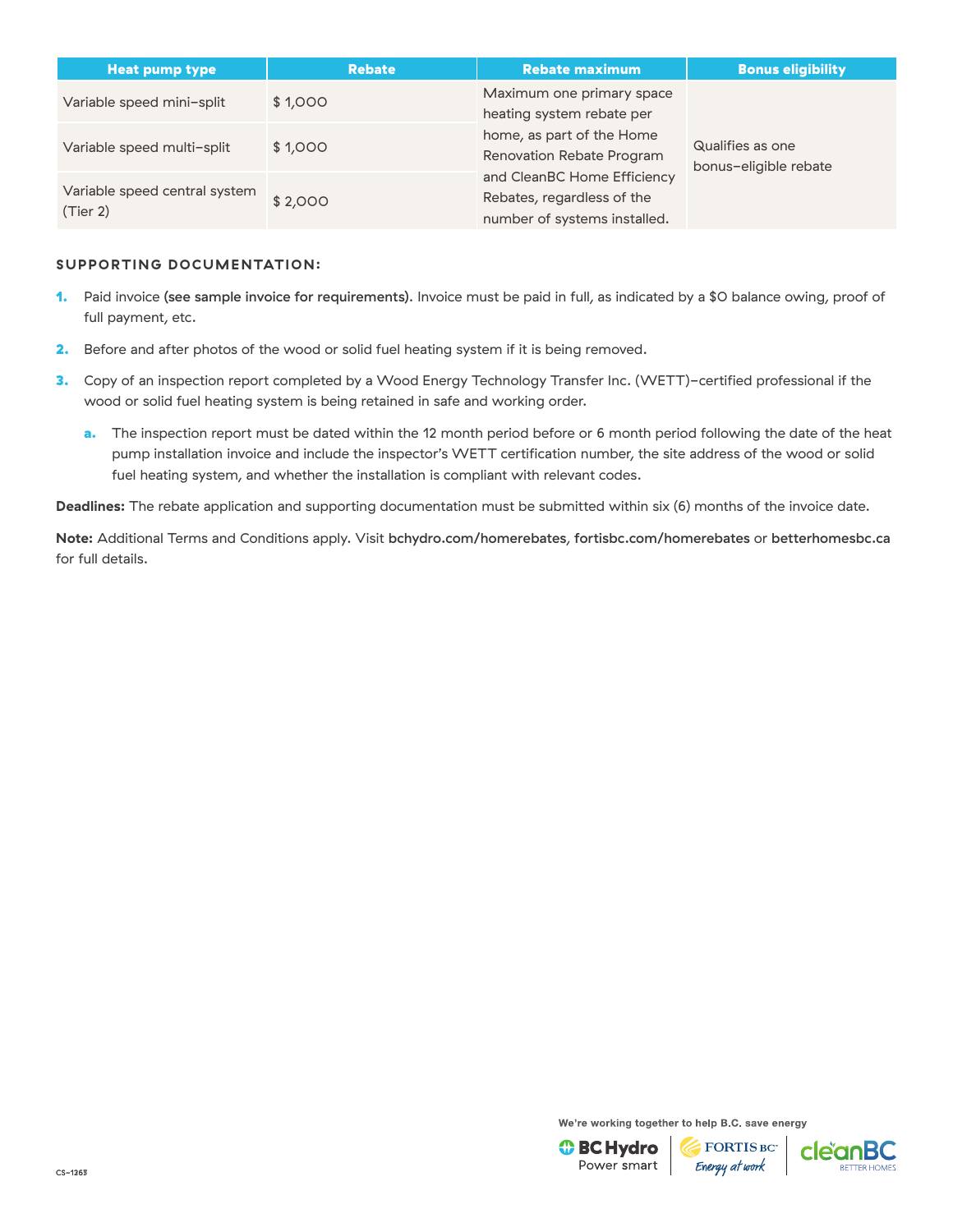## **Terms and conditions—rebate eligibility requirements**

Effective date: For invoices dated on or after October 1, 2021

### **AIR SOURCE HEAT PUMP (CONVERT FROM FOSSIL FUEL)**

#### Rebate requirements:

- 1. The home must be primarily heated by fossil fuel (oil, propane or natural gas). A primary heating system must have the capacity to heat a minimum of 50% of the home for the entire heating season to 210C. A fireplace is not considered a primary heating system.
- 2. The new heat pump must:
	- a. be sized to function as the primary heating system for the home.
	- **b.** serve a main living area (e.g. family room, living room or open-concept kitchen-living room).
	- c. replace the existing fossil fuel heating system and all fossil fuel heating equipment (piping, appliances, fuel containers, vents and associated infrastructure) must be removed or decommissioned in accordance with all applicable laws.
	- d. have an AHRI certified reference number that references all components of the heat pump.
	- e. be listed as a qualifying system on the **[Qualified Heat Pump Product List](https://app.bchydro.com/hero/HeatPumpLookup)**.
	- f. be installed in accordance with the **[Heat Pump Best Practices Installation Guide for Existing Homes](http://www.homeperformance.ca/wp-content/uploads/2019/12/ASHP_QI_Best_Practice_Guide_20191209.pdf)**.
- 3. Emergency replacement of fossil fuel space heating systems are eligible.
- 4. Homes in Non-Integrated Areas of the electricity grid must contact **[betterhomesbc@gov.bc.ca](mailto:betterhomesbc%40gov.bc.ca?subject=)** for pre-approval prior to installation.
- 5. Products with a maximum static pressure of less than 0.6" Water Column (WC) are considered mini-split or multisplit systems.
- 6. All upgrades must be installed by a licensed contractor with a GST number and a valid B.C. business license for the trade applicable to the upgrade being installed (e.g. heat pumps must be installed by a licensed heating and cooling contractor). Self-installations are not eligible.

| <b>Upgrade</b>                |                  | <b>Efficiency requirements</b>                  |
|-------------------------------|------------------|-------------------------------------------------|
|                               |                  | 1. SEER $\geq$ 16; HSPF (Region IV) $\geq$ 10   |
| Variable speed mini-split     | 2.               | Variable speed compressor                       |
| Variable speed multi-split    |                  | 1. SEER $\geq$ 16; HSPF (Region IV) $\geq$ 9.30 |
|                               | 2.               | Variable speed compressor                       |
| Variable speed central system | $\overline{1}$ . | SEER ≥ 16; HSPF (Region IV) ≥ 9.30              |
| (Tier 2)                      |                  | Variable speed compressor                       |

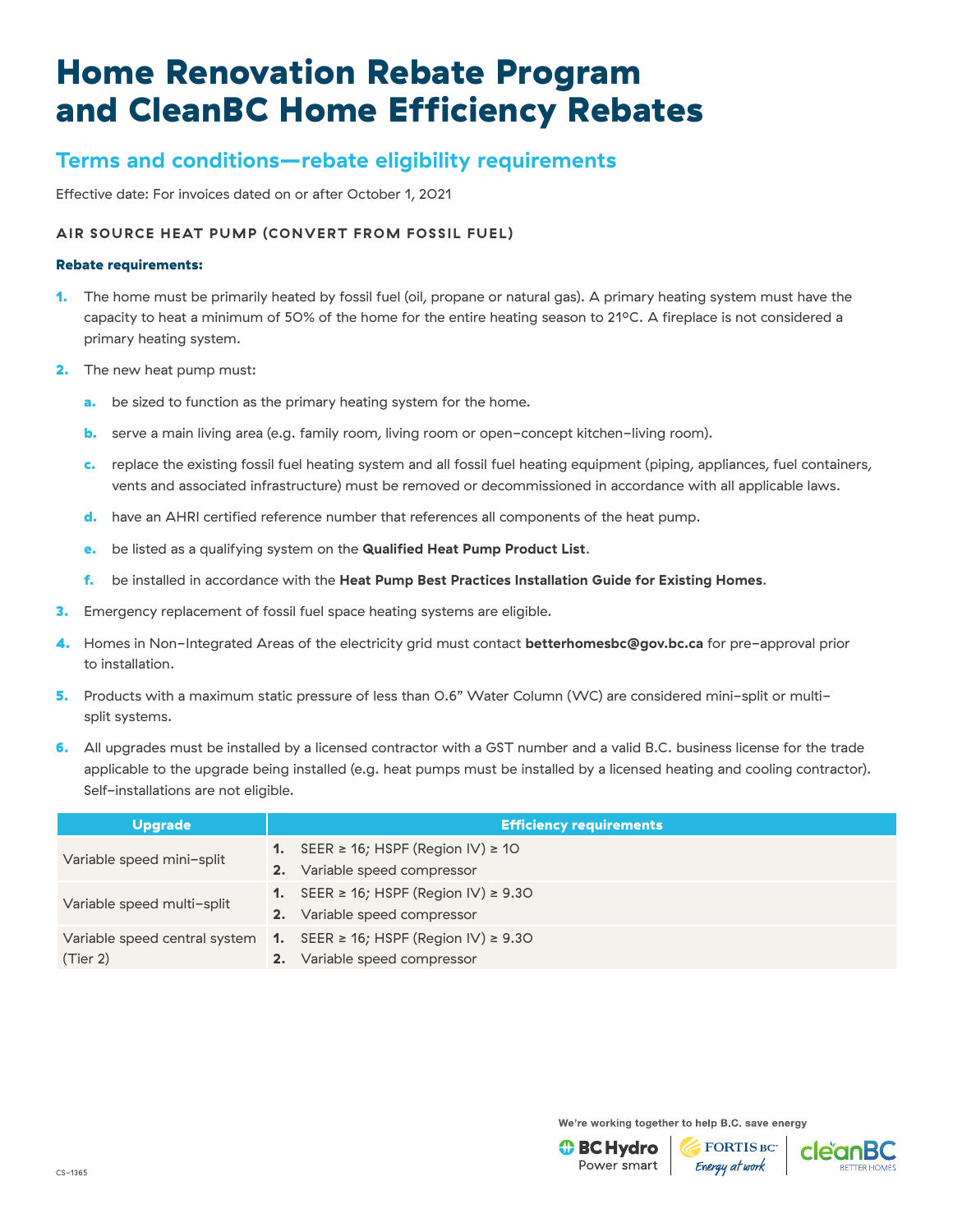|                                        |                 | Utility service territory |                                                                                               |                                            |
|----------------------------------------|-----------------|---------------------------|-----------------------------------------------------------------------------------------------|--------------------------------------------|
| <b>Heat pump type</b>                  | <b>FortisBC</b> | <b>BC Hydro</b>           | <b>Rebate maximum</b>                                                                         | <b>Bonus eligibility</b>                   |
| Variable speed mini-split              | \$3,000         | \$6,000                   | Maximum one primary space<br>heating system rebate per                                        | Qualifies as one bonus-<br>eligible rebate |
| Variable speed multi-split             | \$3,000         | \$6,000                   | homes, as part of the Home<br><b>Renovation Rebate Program</b><br>and CleanBC Home Efficiency |                                            |
| Variable speed central system (Tier 2) | \$3,000         | \$6,000                   | Rebates, regardless of the<br>number of systems installed.                                    |                                            |

- 1. Paid invoice **[\(see sample invoice for requirements\)](https://betterhomesbc.ca/wp-content/uploads/2018/09/CleanBC_BetterHomes_Sample_Invoices_May2019_ASHP_FuelConversion.pdf)**. Invoice must be paid in full, as indicated by a \$0 balance owing, proof of full payment, etc.
- 2. Proof of fossil fuel (oil, propane or natural gas) system removal or decommissioning. One of the following documents will be accepted:
	- a. local government permit or inspection report, which must include:
		- i. date of inspection
		- ii. address where inspection took place
	- **b.** invoice from the removal or decommissioning company or heat pump installation company, which must include:
		- i. description of the work completed (e.g. the oil system, including oil tank, was removed according to applicable regulations and local government bylaws)
		- ii. date of removal or decommissioning

#### Deadlines:

1. The rebate application and supporting documentation must be submitted within six (6) months of the invoice date.

**Note:** Additional Terms and Conditions apply. Visit: **[bchydro.com/homerebates](https://www.bchydro.com/powersmart/residential/savings-and-rebates/current-rebates-buy-backs/home-renovation-rebates.html?WT.mc_id=rd_homerebates)**, **[fortisbc.com/homerebates](https://www.fortisbc.com/rebates-and-energy-savings/rebates-and-offers/bundles/home-renovations?utm_campaign=cemres&utm_source=collateral&utm_content=homerebates)** or **[betterhomesbc.ca](https://betterhomesbc.ca/)** for full details.

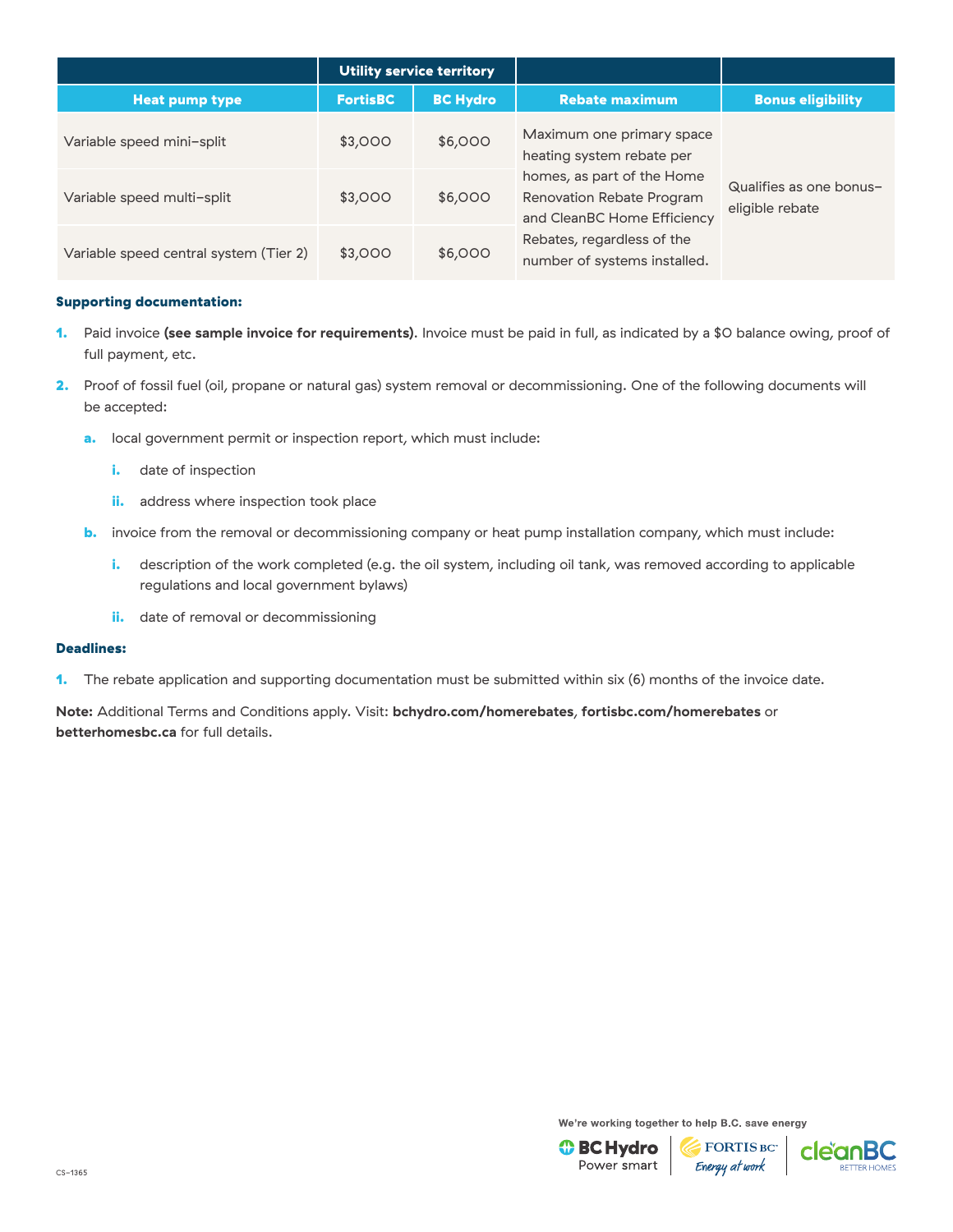## **Terms and conditions—rebate eligibility requirements**

Effective date: For invoices dated on or after October 1, 2021

### **AIR SOURCE HEAT PUMP WITH FOSSIL FUEL BACK-UP (DUAL FUEL SYSTEM)**

#### Rebate requirements:

- 1. The home must be primarily heated by propane or natural gas. A primary heating system must have the capacity to heat a minimum of 50% of the home for the entire heating season to 210C. A fireplace is not considered a primary heating system.
- 2. The new heat pump must:
	- **a.** be sized to function as the primary heating system for the home. Serve a main living area (e.g. family room, living room or open-concept kitchen-living room).
	- b. be integrated with a propane or natural gas heating system and all propane or natural gas heating equipment (piping, appliances, fuel containers, vents and associated infrastructure) must be modified in accordance with all applicable laws.
	- c. have the thermostat, outdoor temperature switch-over control or equipment control board set to the following regionspecific temperatures for the duration of the product lifetime:
		- i. Lower Mainland and Vancouver Island regions: 5°C
		- **ii.** Southern Interior and Northern B.C. regions: 2°C
	- d. be sized to ensure it has the capacity to meet the home's heat demand at or below the region-specific outdoor set-point (i.e. the application balance point must be lower than the region-specific outdoor thermostat set-point).
	- e. be listed as an eligible system on **[Qualified Heat Pump Product List](https://app.bchydro.com/hero/HeatPumpLookup)**.
	- f. have an AHRI certified reference number that references the outdoor unit and the indoor unit(s) of the heat pump, or the outdoor unit, indoor unit, and air handler or furnace model number.
	- g. be installed in accordance with the **[Heat Pump Best Practices Installation Guide for Existing Homes](http://www.homeperformance.ca/wp-content/uploads/2019/12/ASHP_QI_Best_Practice_Guide_20191209.pdf)**
- 3. A program approved heat load calculation is required to properly size the system. Rule of thumb equipment sizing will not be accepted. Supplemental heating from other electric or non-fossil fuel heating systems may be taken into account in the heat load calculation. Supplemental heating from fossil fuel heating systems (e.g. gas fireplace) cannot be taken into account in the heat load calculation. Program approved methodology can be found at **[betterhomesbc.ca/faqs/heat-load-calculations](https://betterhomesbc.ca/faqs/heat-load-calculations/)**.
- 4. Emergency replacement of fossil fuel space heating systems are eligible.
- 5. Homes in Non-Integrated Areas of the electricity grid must contact **[betterhomesbc@gov.bc.ca](mailto:betterhomesbc%40gov.bc.ca?subject=)** for pre-approval prior to installation.
- 6. Homes primarily heated by oil are not eligible for an air source heat pump with fossil fuel back up with the following exception:
	- a. Homes in Northern B.C. (B.C. building Code Climate Zone 6, 7A, 7B or 8) provided:
		- i. the indoor and outdoor unit(s) of the heat pump are listed on AHRI certification as a matched system that meets the Program's HSPF and SEER requirements. However, an AHRI certified reference number that references all components of the heat pump, including the outdoor unit, indoor unit(s), and air handler or furnace is not needed.

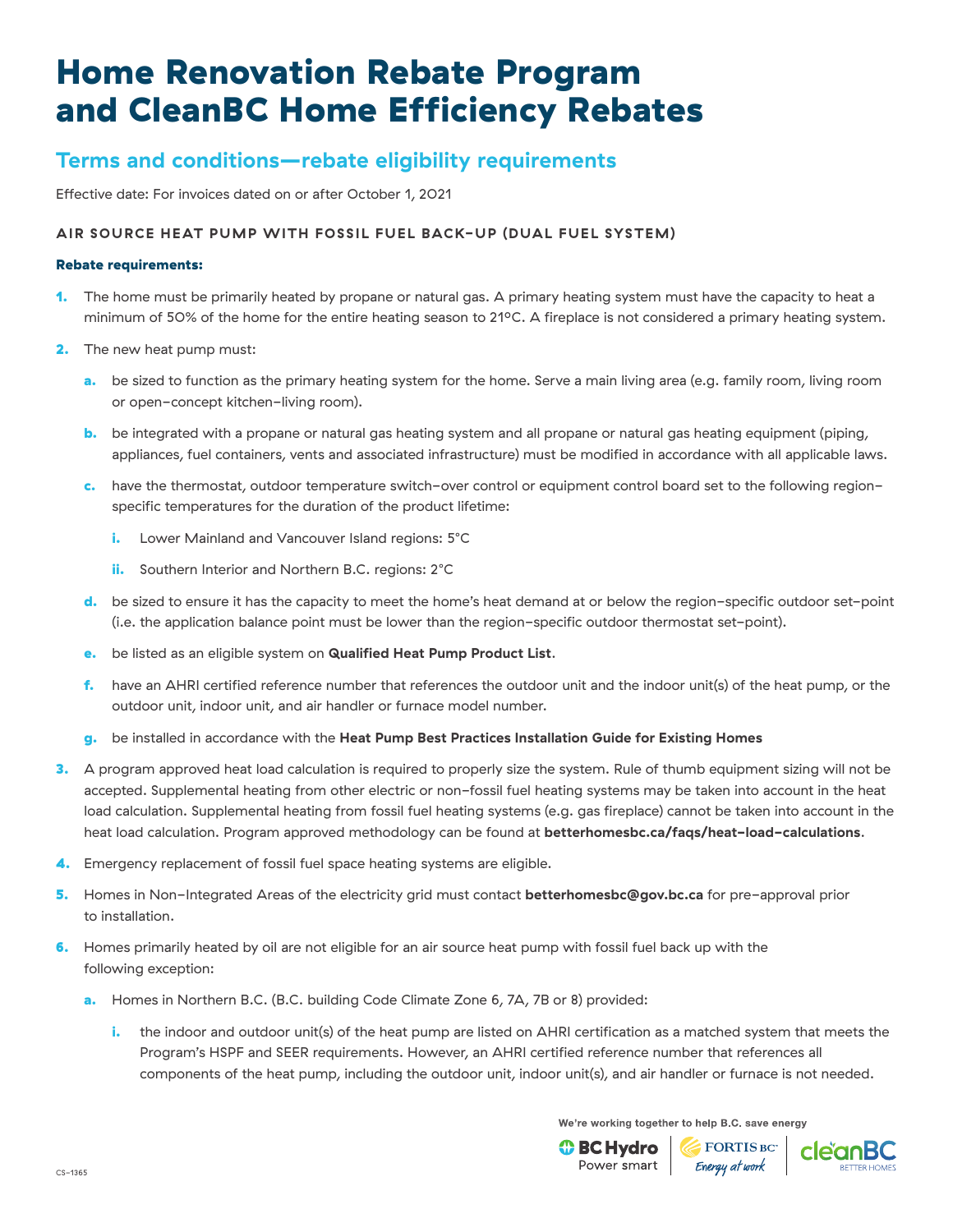- ii. the requirement to remove, decommission or modify the oil furnace does not apply. The oil furnace may still be used as a back-up heating source.
- 7. All upgrades must be installed by a licensed contractor with a GST number and a valid B.C. business license for the trade applicable to the upgrade being installed (e.g. heat pumps must be installed by a licensed heating and cooling contractor). Self-installations are not eligible.

| <b>Upgrade</b>             | <b>Efficiency requirements</b>                                                                      |  |  |  |
|----------------------------|-----------------------------------------------------------------------------------------------------|--|--|--|
| Central system (dual fuel) | 1. SEER $\geq$ 16; HSPF (Region IV) $\geq$ 9.30<br><b>2.</b> Variable speed compressor not required |  |  |  |

| <b>Upgrade</b>                | <b>Rebate</b> | <b>Rebate maximum</b>                                                                                                                                                                             | <b>Bonus eligibility</b>                   |
|-------------------------------|---------------|---------------------------------------------------------------------------------------------------------------------------------------------------------------------------------------------------|--------------------------------------------|
| Central system<br>(dual fuel) | \$3,000       | Maximum one primary space heating system rebate per home, as<br>part of the Home Renovation Rebate Program and CleanBC Home<br>Efficiency Rebates, regardless of the number of systems installed. | Qualifies as one bonus-<br>eligible rebate |

- 1. Paid invoice **[\(see sample invoice for requirements\)](https://betterhomesbc.ca/wp-content/uploads/2018/09/CleanBC_BetterHomes_Sample_Invoices_May2019_ASHP_FuelConversion.pdf)**. Invoice must be paid in full, as indicated by a \$0 balance owing, proof of full payment, etc.
- 2. Proof of fossil fuel (oil, propane or natural gas) system removal, decommissioning, or modification (as applicable for the upgrade). One of the following documents will be accepted:
	- a. local government permit or inspection report, which must include:
		- i. date of inspection
		- ii. address where inspection took place
	- **b.** invoice from the removal, decommissioning or modification company or heat pump installation company, which must include:
		- i. description of work completed pertaining to removal, decommissioning or modification, as applicable for the upgrade.
		- ii. date of removal, decommissioning or modification
- **3.** Copy of the heat load calculation based on program-approved methodology found at **[betterhomesbc.ca/faq/heat-load-calculations](https://betterhomesbc.ca/faqs/heat-load-calculations/)**.

#### Deadlines:

1. The rebate application and supporting documentation must be submitted within six (6) months of the invoice date.

**Note:** Additional Terms and Conditions apply. Visit: **[bchydro.com/homerebates](https://www.bchydro.com/powersmart/residential/savings-and-rebates/current-rebates-buy-backs/home-renovation-rebates.html?WT.mc_id=rd_homerebates)**, **[fortisbc.com/homerebates](https://www.fortisbc.com/rebates-and-energy-savings/rebates-and-offers/bundles/home-renovations?utm_campaign=cemres&utm_source=collateral&utm_content=homerebates)** or **[betterhomesbc.ca](https://betterhomesbc.ca/)** for full details.

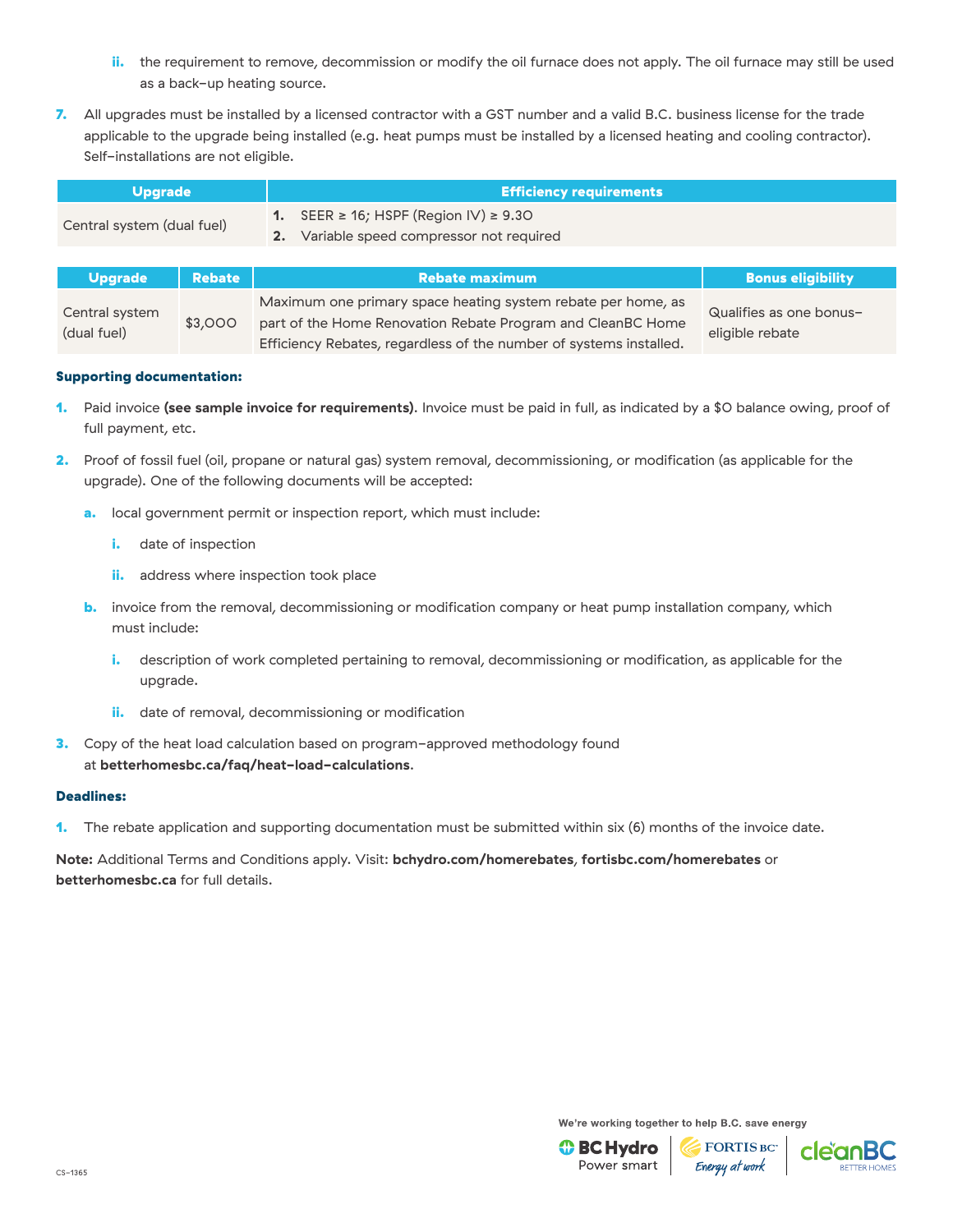## **Terms and conditions—rebate eligibility requirements**

Effective date: For invoices dated on or after October 1, 2021

### **AIR-TO-WATER HEAT PUMP (CONVERT FROM FOSSIL FUEL)**

#### Rebate requirements:

- 1. The home must be primarily space and/or water heated by a fossil fuel (oil, propane or natural gas). A primary heating system must have the capacity to heat a minimum of 50% of the home for the entire heating season to 21°C. A fireplace is not considered a primary heating system.
- 2. The new air-to-water heat pump system must:
	- a. be sized to function as the primary heating system for the home.
	- **b.** serve a main living area (e.g. family room, living room or open-concept kitchen-living room).
	- c. replace the existing fossil fuel heating system and all the fossil fuel heating equipment (piping, appliances, fuel containers, vents and associated infrastructure) must be removed or decommissioned in accordance with all applicable laws.
	- d. be listed as an eligible system on the **[Air-to-Water Heat Pump Qualifying List](https://betterhomesbc.ca/wp-content/uploads/2019/09/CleanBC-BetterHomes-Air_to_WaterQPL-Nov12_2019.pdf)**.
	- e. be installed in accordance with the **[Heat Pump Best Practices Installation Guide for Existing Homes](http://www.homeperformance.ca/wp-content/uploads/2019/12/ASHP_QI_Best_Practice_Guide_20191209.pdf)**.
- 3. Emergency replacement of fossil fuel space heating systems are eligible.
- 4. Homes in Non-Integrated Areas of the electricity grid must contact **[betterhomesbc@gov.bc.ca](mailto:betterhomesbc%40gov.bc.ca?subject=)** for pre-approval before the installation.
- 5. Homes with a combined space and domestic hot water boiler who are only installing an air-to-water heat pump for space heating may keep the boiler for domestic hot water. However, all connections between the boiler and the space heating system must be removed.
- 6. All upgrades must be installed by a licensed contractor with a GST number and a valid B.C. business license for the trade applicable to the upgrade being installed (e.g. air-to-water heat pumps must be installed by a licensed heating and cooling contractor and/or plumber). Self-installations are not eligible.

| <b>Upgrade</b>                            | <b>Rebate</b>      | <b>Rebate maximum</b>                                                                                                                                                                                | <b>Bonus eligibility</b>                    |
|-------------------------------------------|--------------------|------------------------------------------------------------------------------------------------------------------------------------------------------------------------------------------------------|---------------------------------------------|
| Air-to-water heat pump                    | \$3,000            | Maximum one primary space heating system rebate<br>per home, as part of the Home Renovation Rebate<br>Program and CleanBC Home Efficiency Rebates,<br>regardless of the number of systems installed. | Qualifies as one bonus-<br>eligible rebate  |
| Combined space and hot<br>water heat pump | $$1,000-$<br>4,000 | Qualifies as one primary space heating upgrade and<br>one primary water heating rebate.                                                                                                              | Qualifies as two bonus-<br>eligible rebates |

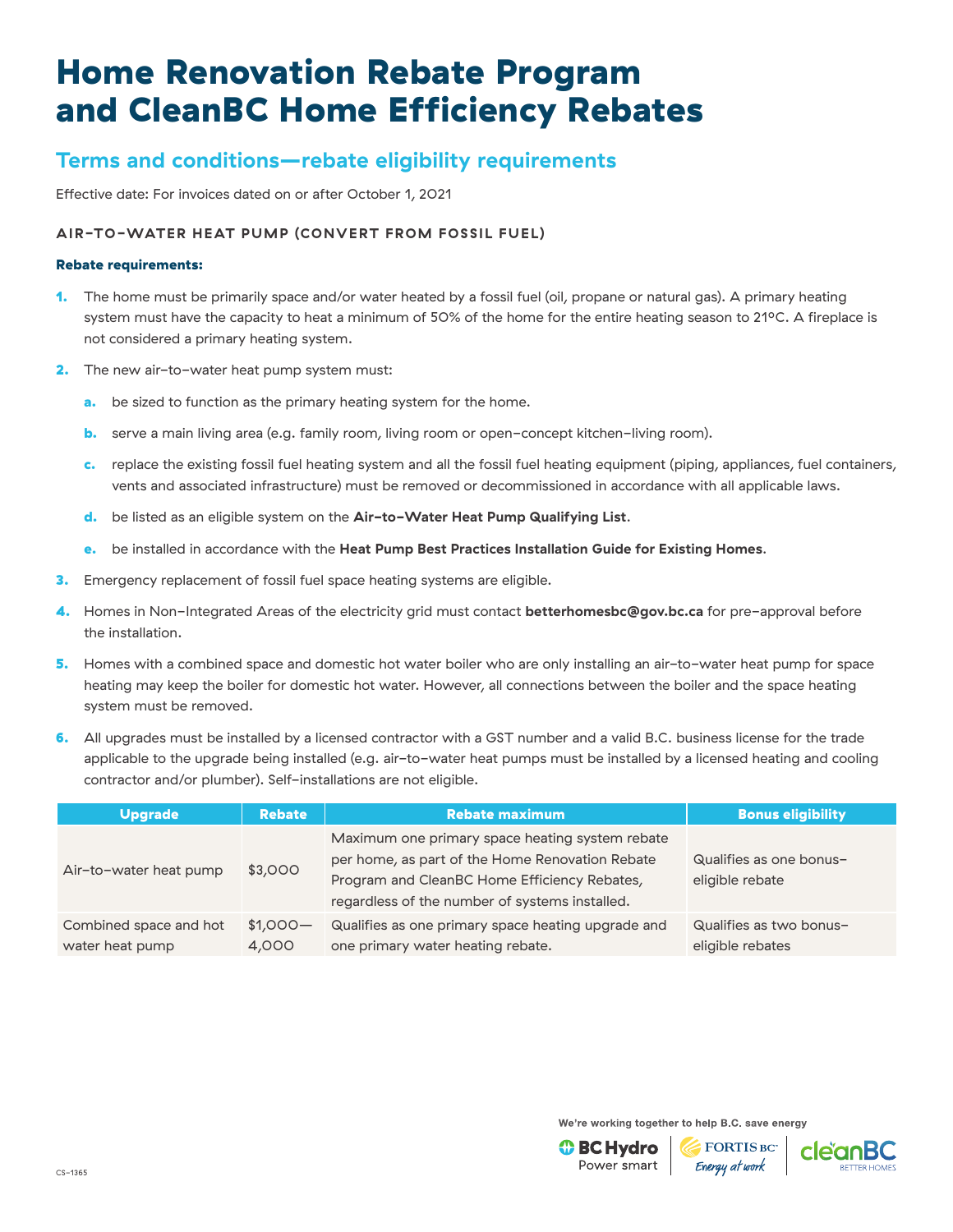- 1. Paid invoice **[\(see sample invoice for requirements\)](https://betterhomesbc.ca/wp-content/uploads/2018/09/CleanBC_BetterHomes_Sample_Invoices_May2019_ASHP_FuelConversion.pdf)**. Invoice must be paid in full, as indicated by a \$0 balance owing, proof of full payment, etc.
- 2. Proof of fossil fuel (i.e. oil, propane or natural gas) system removal or decommissioning. One of the following documents will be accepted:
	- a. local government permit or inspection report, which must include:
		- i. date of inspection
		- ii. address where inspection took place
	- **b.** invoice from the removal or decommissioning company or heat pump water heater installation company, which must include:
	- i. description of work completed (e.g. the gas water heater was removed according to applicable regulations and local government bylaws)
	- ii. date of removal

#### Deadlines:

The rebate application and supporting documentation must be submitted within six (6) months of the invoice date.

**Note:** Additional Terms and Conditions apply. Visit: **[bchydro.com/homerebates](https://www.bchydro.com/powersmart/residential/savings-and-rebates/current-rebates-buy-backs/home-renovation-rebates.html?WT.mc_id=rd_homerebates)**, **[fortisbc.com/homerebates](https://www.fortisbc.com/rebates-and-energy-savings/rebates-and-offers/bundles/home-renovations?utm_campaign=cemres&utm_source=collateral&utm_content=homerebates)** or **[betterhomesbc.ca](https://betterhomesbc.ca/)** for full details.

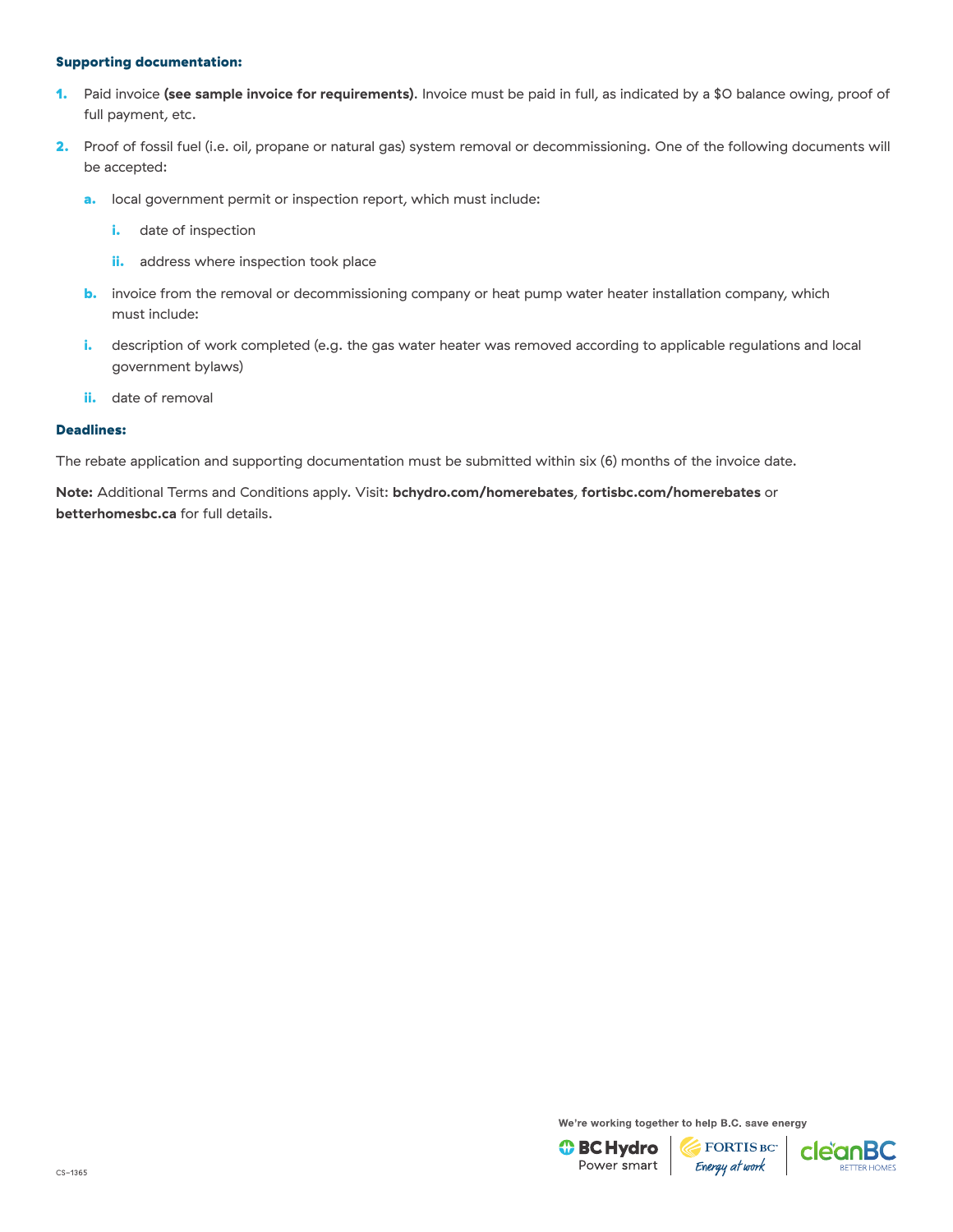## **Terms and conditions—rebate eligibility requirements**

Effective date: For invoices dated on or after October 1, 2021

### **ELECTRIC HEAT PUMP WATER HEATER (CONVERT FROM FOSSIL FUEL)**

#### Rebate requirements:

- 1. The heat pump water heater must replace a fossil fuel (oil, propane or natural gas) water heating system and all fossil fuel water heating equipment (piping, appliances, fuel containers, vents and associated infrastructure) must be removed or decommissioned in accordance with all applicable laws.
- 2. The existing water heater being replaced must be the home's primary water heater.
- 3. Eligible systems are listed as Tier 2 or higher on NEEA's **[Advanced Water Heater Specification Qualified Products List for](https://neea.org/img/documents/qualified-products-list.pdf)  [Heat Pump Water Heaters](https://neea.org/img/documents/qualified-products-list.pdf)**.
- 4. Emergency replacement of fossil fuel water heating systems with heat pump water heaters are eligible.
- 5. All upgrades must be installed by a licensed contractor with a GST number and a valid B.C. business license for the trade applicable to the upgrade being installed (e.g. heat pump water heaters must be installed by a licensed heating and cooling contractor and/or plumber). Self-installations are not eligible.

| <b>Upgrade</b>            | <b>Rebate</b> | <b>Rebate maximum</b>                                                                                                                                                                             | <b>Bonus eligibility</b>                   |
|---------------------------|---------------|---------------------------------------------------------------------------------------------------------------------------------------------------------------------------------------------------|--------------------------------------------|
| Heat pump<br>water heater | \$1,000       | Maximum one primary water heating system rebate per home, as<br>part of the Home Renovation Rebate Program and CleanBC Home<br>Efficiency Rebates, regardless of the number of systems installed. | Qualifies as one bonus-<br>eligible rebate |

### Supporting documentation:

- 1. Paid invoice **[\(see sample invoice for requirements\)](https://betterhomesbc.ca/wp-content/uploads/2018/09/CleanBC_BetterHomes_Sample_Invoices_May2019_Electric_HPWH.pdf)**. Invoice must be paid in full, as indicated by a \$0 balance owing, proof of full payment, etc.
- 2. Proof of gas water heater removal. One of the following documents will be accepted:
	- a. local government permit or inspection report, which must include:
		- i. date of inspection
		- ii. address where inspection took place
	- **b.** invoice from the removal company or heat pump water heater installation company, which must include:
		- i. description of work completed (e.g. the gas water heater was removed according to applicable regulations and local government bylaws)
		- ii. date of removal

#### Deadlines:

The rebate application and supporting documentation must be submitted within six (6) months of the invoice date.

**Note:** Additional Terms and Conditions apply. Visit: **[bchydro.com/homerebates](https://www.bchydro.com/powersmart/residential/savings-and-rebates/current-rebates-buy-backs/home-renovation-rebates.html?WT.mc_id=rd_homerebates)**, **[fortisbc.com/homerebates](https://www.fortisbc.com/rebates-and-energy-savings/rebates-and-offers/bundles/home-renovations?utm_campaign=cemres&utm_source=collateral&utm_content=homerebates)** or **[betterhomesbc.ca](https://betterhomesbc.ca/)** for full details.

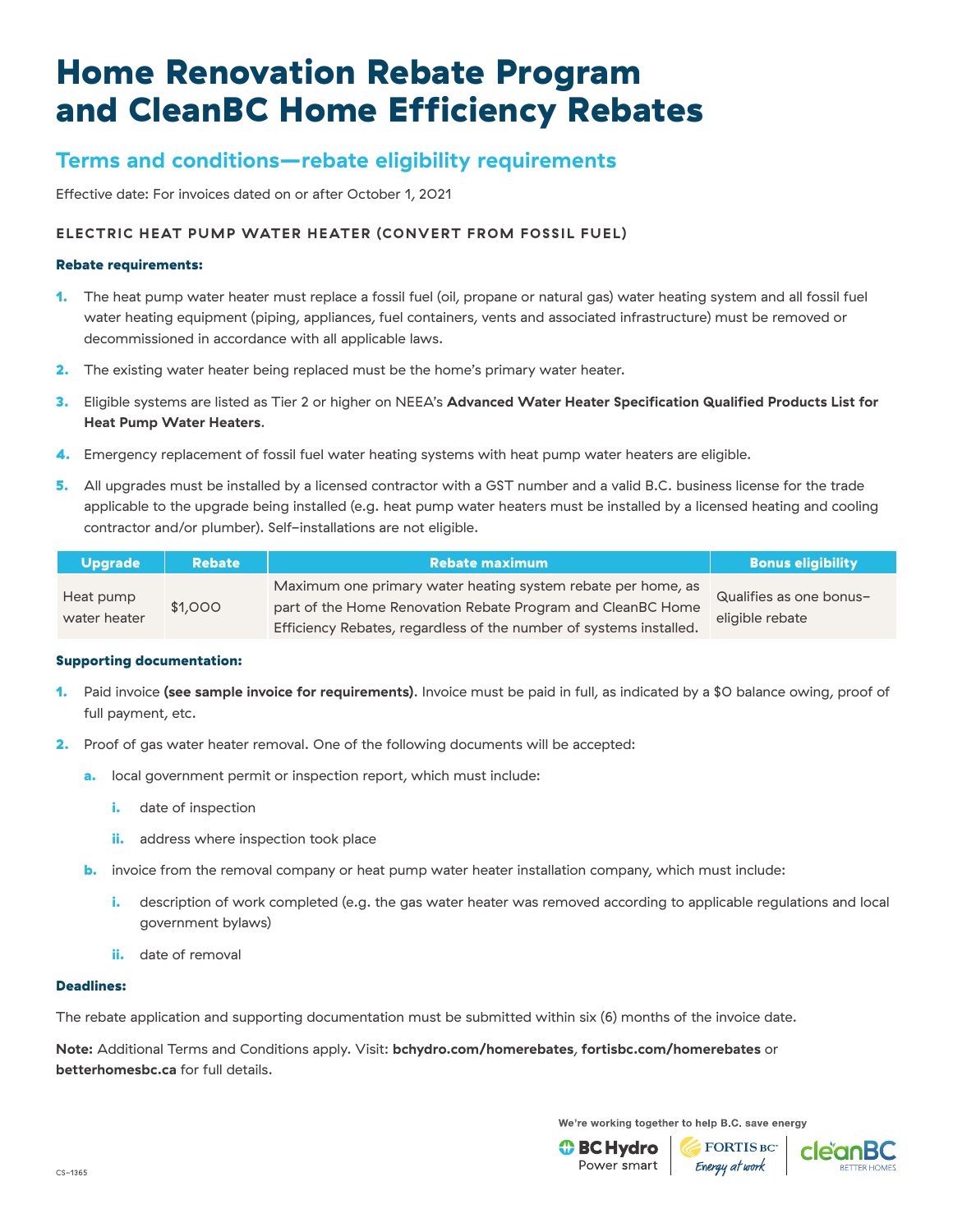# **Terms and conditions—rebate eligibility requirements**

Effective date: For invoices dated on or after October 1, 2021

### **ELECTRICAL SERVICE UPGRADE**

#### Rebate requirements:

- 1. Only homes that convert from a fossil fuel (oil, propane or natural gas) primary space and/or water heating system to a heat pump are eligible. A primary heating system must have the capacity to heat a minimum of 50% of the home for the entire heating season to 21°C.
- 2. The service upgrade (new wire) is for upgrading to 100-, 200- or 400-amp service in an existing home within six months of the heat pump installation.
- 3. Eligible expenses include:
	- a. utility connection fees
	- **b.** electrical panel or sub-panel upgrade
	- **c.** service mast alterations or replacement
	- d. conduit replacement, meter base alterations or replacements
	- e. weather head alteration or replacement
	- f. labour
- 4. All upgrades must be installed by a licensed contractor with a GST number and a valid B.C. business license for the trade applicable to the upgrade being installed. (e.g. electrician). Self-installations are not eligible.

| <b>Upgrade</b>                   | <b>Rebate</b> | Rebate maximum                                                               | Bonus eligibility |
|----------------------------------|---------------|------------------------------------------------------------------------------|-------------------|
| Electrical service upgrade \$500 |               | Maximum of one electrical service upgrade rebate per home Not bonus-eligible |                   |

### Supporting documentation:

- 1. Paid utility bill or invoice for the electrical service upgrade (100, 200, or 400 amp service) **[\(see sample invoice for](https://betterhomesbc.ca/wp-content/uploads/2019/09/CleanBC_BetterHomes_Sample_Invoices_October2019_Utility_Invoice.pdf)  [requirements\)](https://betterhomesbc.ca/wp-content/uploads/2019/09/CleanBC_BetterHomes_Sample_Invoices_October2019_Utility_Invoice.pdf)**. Invoice must be paid in full, as indicated by a \$0 balance owing, proof of full payment, etc.
- 2. Paid contractor invoice **[\(see sample invoice for requirements\)](https://betterhomesbc.ca/wp-content/uploads/2019/09/CleanBC_BetterHomes_Sample_Invoices_October2019_Electrical_Contractor_Invoice.pdf)**. Invoice must be paid in full, as indicated by a \$0 balance owing, proof of full payment, etc.

#### Deadlines:

The rebate application and supporting documentation must be submitted within six (6) months of the invoice date.

**Note:** Additional Terms and Conditions apply. Visit: **[bchydro.com/homerebates](https://www.bchydro.com/powersmart/residential/savings-and-rebates/current-rebates-buy-backs/home-renovation-rebates.html?WT.mc_id=rd_homerebates)**, **[fortisbc.com/homerebates](https://www.fortisbc.com/rebates-and-energy-savings/rebates-and-offers/bundles/home-renovations?utm_campaign=cemres&utm_source=collateral&utm_content=homerebates)** or **[betterhomesbc.ca](https://betterhomesbc.ca/)** for full details.



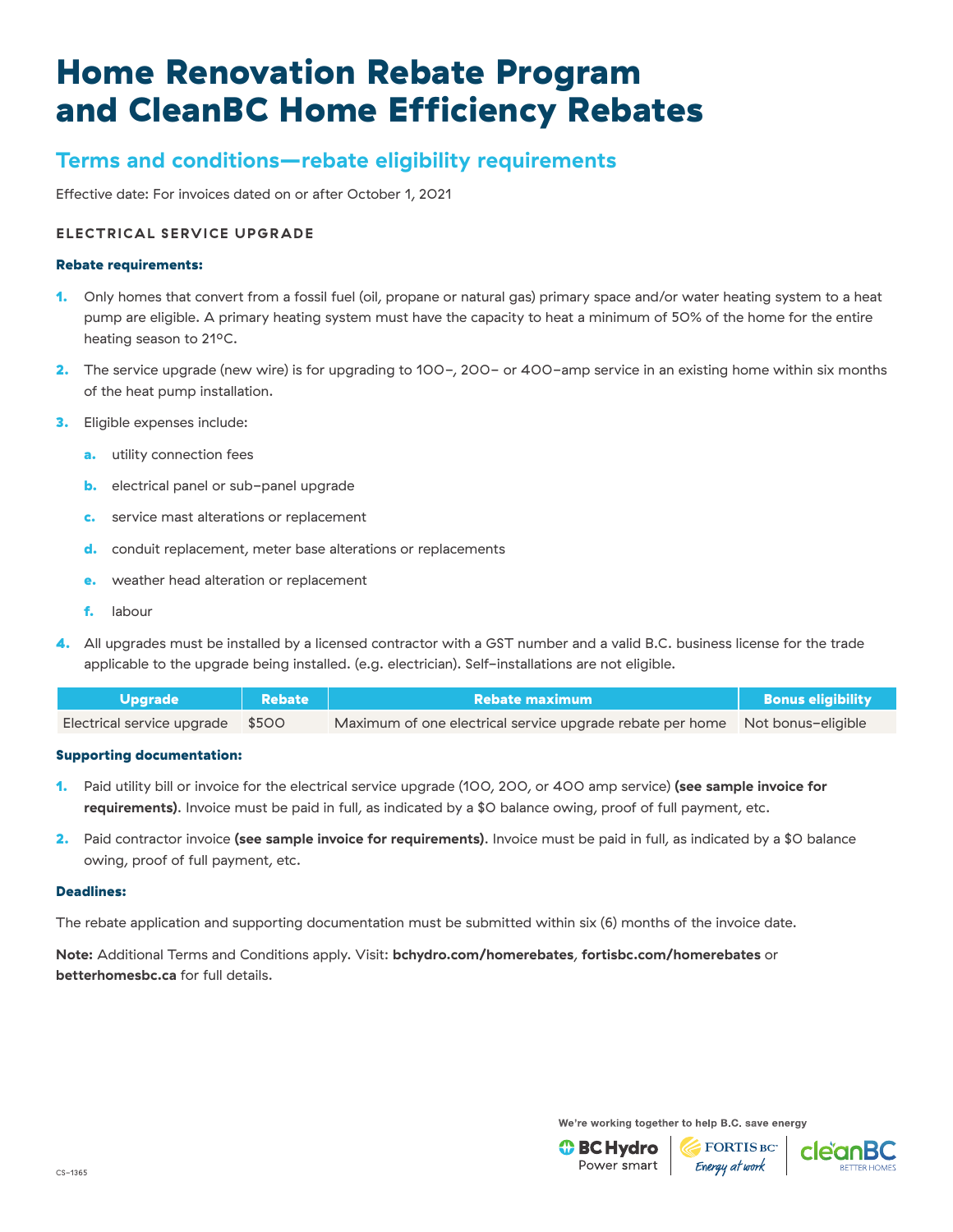## **Terms and conditions—rebate eligibility requirements**

Effective date: For invoices dated on or after October 1, 2021

### **ENERGUIDE HOME EVALUATIONS**

#### Rebate requirements:

- 1. EnerGuide home evaluations must be performed by a Program Qualified Energy Advisor listed at **[betterhomesbc.ca/ea](https://betterhomesbc.ca/ea/)**.
- 2. A pre-upgrade EnerGuide home evaluation must be completed before a post-upgrade EnerGuide home evaluation.

### Rebate details:

| <b>Upgrade</b>                                   | <b>Rebate</b> | <b>Rebate maximum</b>                                                    | <b>Bonus eligibility</b> |
|--------------------------------------------------|---------------|--------------------------------------------------------------------------|--------------------------|
| Pre-Upgrade EnerGuide<br>Home Evaluation Rebate  | \$200         | Maximum of one Pre-upgrade EnerGuide Home Evaluation<br>Rebate per home  | Not bonus-eligible       |
| Post-Upgrade EnerGuide<br>Home Evaluation Rebate | \$100         | Maximum of one Post-upgrade EnerGuide Home Evaluation<br>Rebate per home | Not bonus-eligible       |

#### Supporting documentation:

- 1. Paid invoice for pre-upgrade EnerGuide home evaluation (see **[sample invoice](https://betterhomesbc.ca/wp-content/uploads/2020/03/CleanBC_Sample_Pre-Retrofit_Invoice_April2020.pdf)** for requirements) and/or post-upgrade EnerGuide home evaluation (see **[sample invoice](https://betterhomesbc.ca/wp-content/uploads/2020/03/CleanBC_Sample_Post-Retrofit_Invoice_April2020.pdf)** for requirements). Invoice must be paid in full, as indicated by a \$0 balance owing, proof of full payment, etc.
- 2. A copy of the pre-upgrade EnerGuide Homeowner Information Sheet and/or post-upgrade EnerGuide Homeowner Information Sheet.

#### Deadlines:

- 1. The Pre-Upgrade EnerGuide Home Evaluation Rebate application and supporting documentation must be submitted within six (6) months of the date of the evaluation.
- 2. The post-upgrade EnerGuide home evaluation must be completed within 18 months of the pre-Upgrade EnerGuide Home evaluation. The rebate application and supporting documentation must be submitted within six (6) months of the date of the evaluation.

**Note:** Additional Terms and Conditions apply. Visit: **[bchydro.com/homerebates](https://www.bchydro.com/powersmart/residential/savings-and-rebates/current-rebates-buy-backs/home-renovation-rebates.html?WT.mc_id=rd_homerebates)**, **[fortisbc.com/homerebates](https://www.fortisbc.com/rebates-and-energy-savings/rebates-and-offers/bundles/home-renovations?utm_campaign=cemres&utm_source=collateral&utm_content=homerebates)** or **[betterhomesbc.ca](https://betterhomesbc.ca/)** for full details.

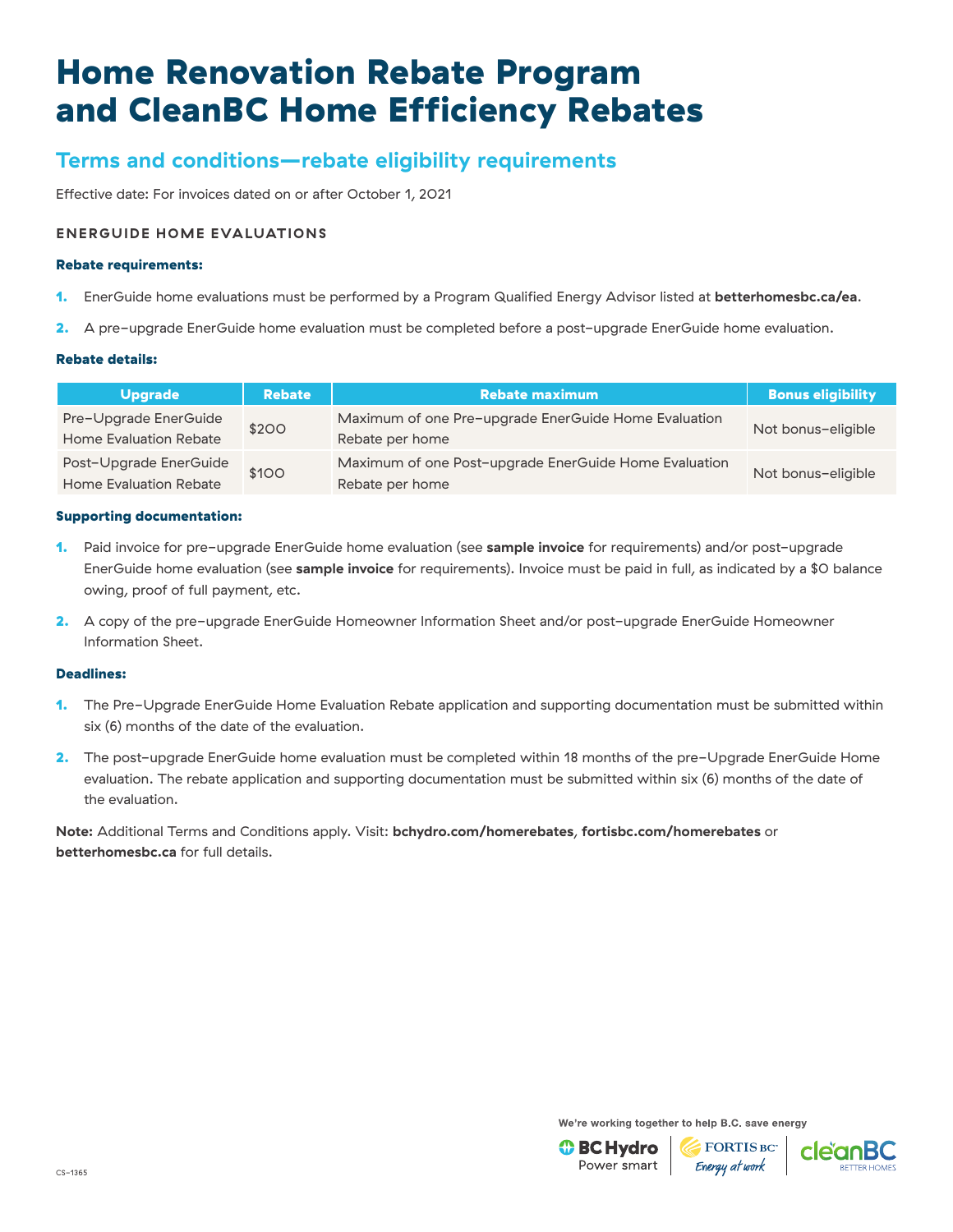## **Terms and conditions—rebate eligibility requirements**

Effective date: For invoices dated on or after October 1, 2021

#### **TWO UPGRADE BONUS**

#### Rebate requirements:

- 1. At least two (2) bonus-eligible upgrades must be installed in the home within 18 months of each other.
- 2. Refer to the list of **[bonus-eligible rebates](https://www.bchydro.com/powersmart/residential/savings-and-rebates/current-rebates-buy-backs/home-renovation-rebates/bonus-rebates.html)**.

### Rebate details:

| <b>Nupgrade</b>         | <b>Rebate</b> | Rebate maximum                                                             |  |
|-------------------------|---------------|----------------------------------------------------------------------------|--|
| Two Upgrade Bonus \$300 |               | Maximum of one Two Upgrade Bonus or Home Energy Improvement Bonus per home |  |

#### Supporting documentation:

N/A

#### Deadlines:

The bonus application must be submitted within six (6) months of the invoice date of the second bonus-eligible upgrade.

**Note:** Additional Terms and Conditions apply. Visit: **[bchydro.com/homerebates](https://www.bchydro.com/powersmart/residential/savings-and-rebates/current-rebates-buy-backs/home-renovation-rebates.html?WT.mc_id=rd_homerebates)**, **[fortisbc.com/homerebates](https://www.fortisbc.com/rebates-and-energy-savings/rebates-and-offers/bundles/home-renovations?utm_campaign=cemres&utm_source=collateral&utm_content=homerebates)** or **[betterhomesbc.ca](https://betterhomesbc.ca/)** for full details.

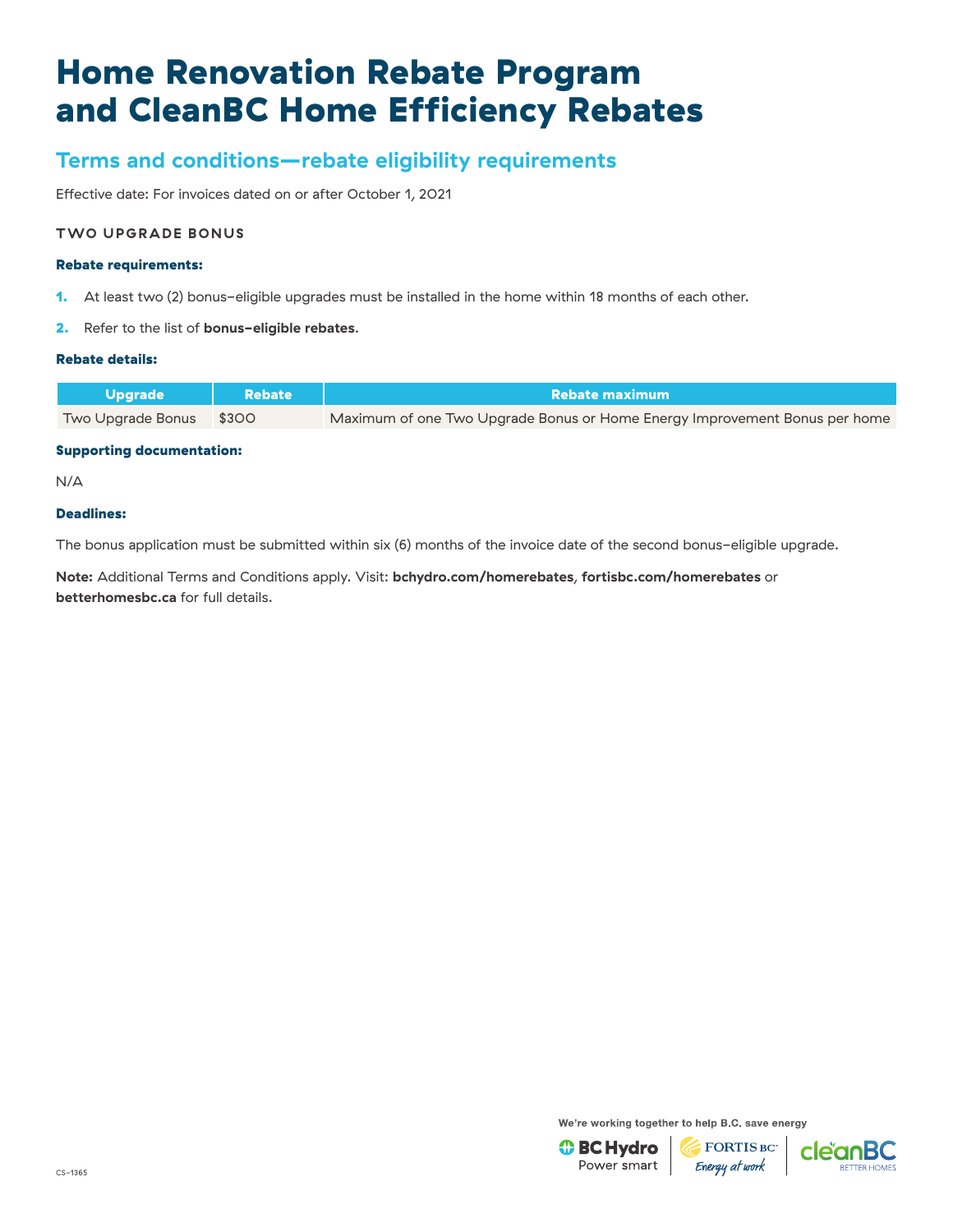## **Terms and conditions—rebate eligibility requirements**

Effective date: For invoices dated on or after October 1, 2021

### **HOME ENERGY IMPROVEMENT BONUS**

#### Rebate requirements:

- 1. A pre-upgrade EnerGuide home evaluation and post-upgrade EnerGuide home evaluation must be completed according to the requirements of the **[EnerGuide Home Evaluations](https://betterhomesbc.ca/renovation/faq/faqs-categories/?category=energuide-home-evaluations)** rebate requirements.
- 2. Participants must have at least three (3) bonus-eligible upgrades installed and complete the post-Upgrade EnerGuide home evaluation within 18 months after the completion of their pre-Upgrade EnerGuide home evaluation.
- 3. Refer to the list of **[bonus-eligible rebates](https://www.bchydro.com/powersmart/residential/savings-and-rebates/current-rebates-buy-backs/home-renovation-rebates/bonus-rebates.html)**.

#### Rebate details:

| <b>Upgrade</b>                   | <b>Rebate</b>                                                                                     | <b>Rebate maximum</b>                                                             |
|----------------------------------|---------------------------------------------------------------------------------------------------|-----------------------------------------------------------------------------------|
| Home Energy<br>Improvement Bonus | \$20 per percentage improvement in<br>EnerGuide rating (GJ/year), minimum \$750<br>up to \$2,000. | Maximum of one Two Upgrade Bonus or Home<br>Energy Improvement Bonus per premises |

#### Supporting documentation:

N/A

### Deadlines:

The bonus application must be submitted within six (6) months of the date of the post-upgrade EnerGuide home evaluation.

**Note:** Additional Terms and Conditions apply. Visit: **[bchydro.com/homerebates](https://www.bchydro.com/powersmart/residential/savings-and-rebates/current-rebates-buy-backs/home-renovation-rebates.html?WT.mc_id=rd_homerebates)**, **[fortisbc.com/homerebates](https://www.fortisbc.com/rebates-and-energy-savings/rebates-and-offers/bundles/home-renovations?utm_campaign=cemres&utm_source=collateral&utm_content=homerebates)** or **[betterhomesbc.ca](https://betterhomesbc.ca/)** for full details.